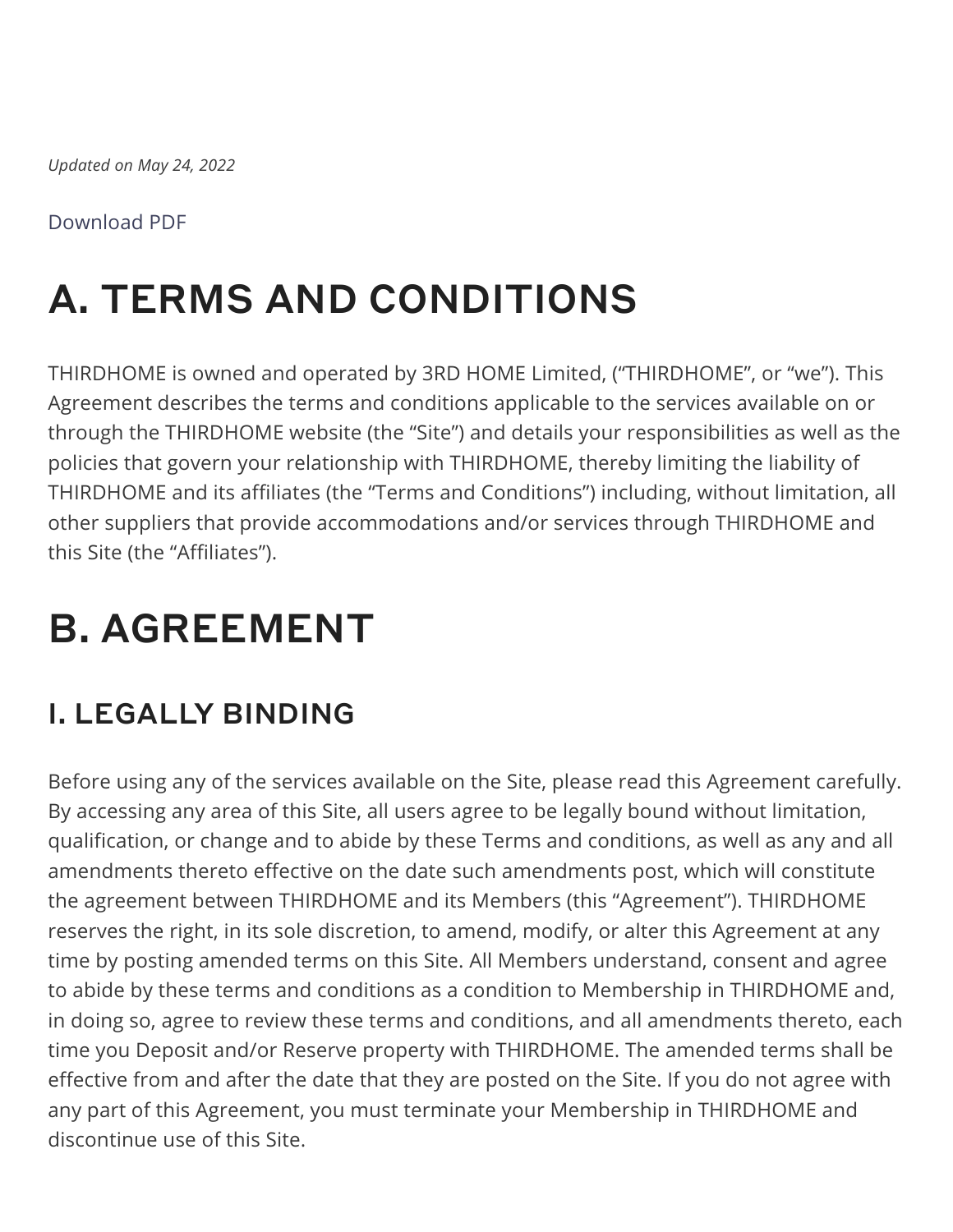# II. TRANSLATED VERSIONS

THIRDHOME translates these Terms and Conditions to several languages for the benefit of its international Membership. To the extent that a discrepancy, inaccuracy, omission or delay in posting a translated version of these Terms and Conditions gives rise to an inconsistency between a translated version and the English version of the Terms and Conditions, the English version shall govern.

# C. DEFINITIONS

I. CLUB: The THIRDHOME Luxury Property and Travel Club and its active Members.

II. HOST MEMBER: The THIRDHOME Member owning an approved Residence, or a fraction thereof, that is being visited by a Guest member with a confirmed Reservation.

III. GUEST MEMBER: A THIRDHOME Member with a confirmed Reservation authorizing a stay at the Residence of a Host Member.

IV. ACTIVE MEMBER: A Member who has been admitted to the Club, is current as to all fees due and abides by the Club policies delineated in these Terms and Conditions.

V. OPERATIONAL SEASONAL CALENDAR:The classification of each stay by THIRDHOME as either Off Season, Non Peak, Peak or Super Peak for a home's geographic location, as shown in the THIRDHOME deposit calendar (the "Deposit Calendar"). The numbers of Keys offered varies by season as shown on the Deposit Calendar.

VI. SEASONALITY: The predictable annual change in seasons for a specific region that influences the demand for vacation travel to the region.

VII. CLUB DEMAND: The interest for a given Deposit based on the historical Reservation activity within the THIRDHOME Exchange.

VIII. KEYS: The currency used within the THIRDHOME Exchange system. Keys are earned by making Deposits of available Stays in a Member residence for the use of other Members or by purchasing Keys from THIRDHOME directly.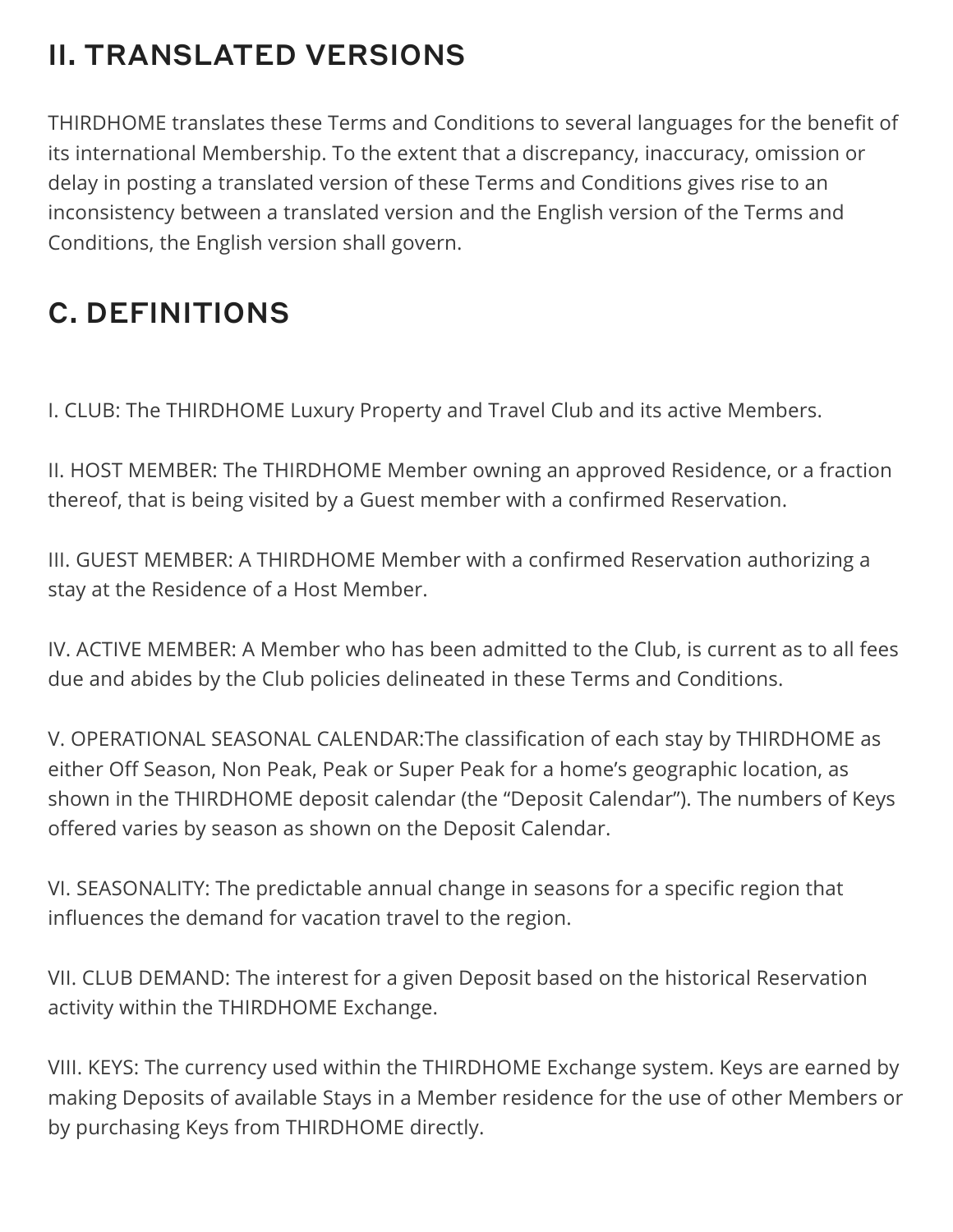IX. TIMELESS KEYS: Keys that never expire.

X. SUPER PEAK STAYS: Stays that are highly coveted for travel in the Club and for which supply normally is well below demand. This will include holidays and special events in select geographies based on historical club Demand. Also, includes non-holiday stays in the most desired locations.

XI. PEAK STAYS: Stays that are considered the most attractive times for a given geography, such as the best snow periods for a popular ski destination.

XII. NON-PEAK STAYS: Stays for which there is less demand by contrast to Peak Stays for a given region. These stays are often referred to as "shoulder" weeks. These weeks are of interest to Members who have flexible travel plans and/or who prefer to travel to a region when it is less crowded than the season for Peak and Super Peak Stays.

XIII. OFF-SEASON STAYS: These are Stays that are relatively less desirable for travel to a specific region due to the area being excessively hot, lacking snow, in a rainy season, or outside a popular vacation time, etc. Typically, Deposits of Off-Season Stays do not earn Keys until they are booked by another Member.

XVI. BUSINESS DAY: Monday through Friday, not including traditional holidays.

XV. MONETARY CREDIT: A non-cash credit made by THIRDHOME to a Member in lieu of cash refund. The Monetary Credit has no cash value and is not transferrable. THIRDHOME, in its discretion, may restrict the application of Monetary Credits, in whole or in part, toward future fees.

XVI. DEPOSIT: A period of availability in a Member's Residence which has been allocated for Reservation as part of the THIRDHOME Exchange, or the act of making such a Deposit, irrespective of whether the Deposit qualifies for Keys at the time of allocation.

XVII. KEY EARNING DEPOSIT: A period of availability in a Host Member's Residence allocated for Reservation as part of the THIRDHOME Exchange which qualifies for Keys at the time of acceptance by THIRDHOME because the Deposit is not Off-Season and the Stay is deposited 90 days or more from its start date.

XVIII. KEYLESS: A Reservation of a THIRDHOME Residence for which no Keys are required of the Guest to secure the Reservation.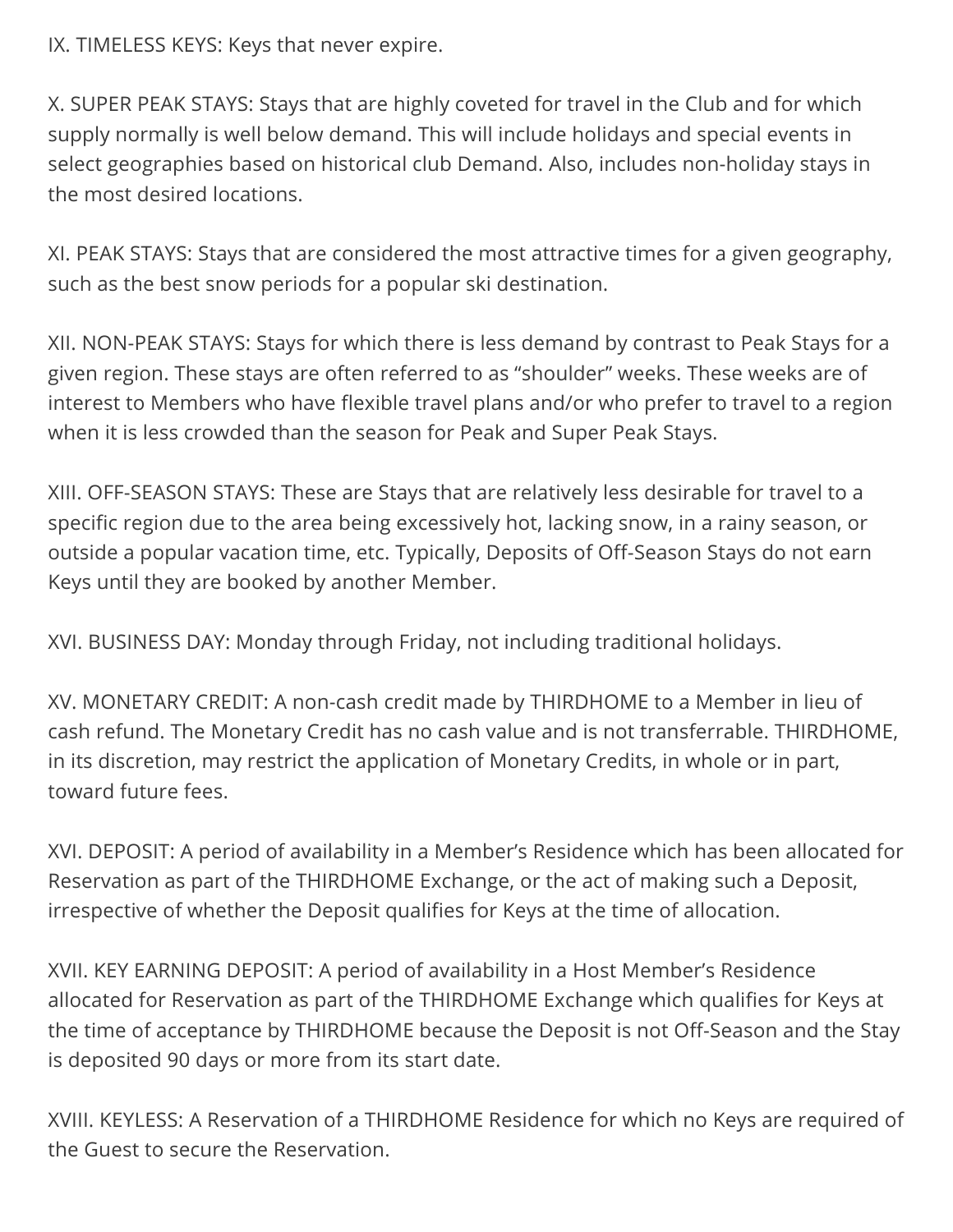XIX. RESIDENCE: The foregoing term applies to the vacation home of a THIRDHOME Member and includes full or fractional ownership of a stand-alone home, condominium or apartment whether the Residence is a land-based dwelling, watercraft or aircraft.

XX. RESERVATION, RESERVE or RESERVED: With respect to a Residence which has been deposited or offered by the Host Member, accepted by a Guest Member, and appears as a "Reservation" on the Guest and Host Members' website dashboard, the aforementioned terms shall apply to the following respectively: a period of availability in a Residence which has been secured by a Guest Member; the act of securing such availability; and the state of a Residence once its availability has been secured.

XXI. EXCHANGE. The system administered by THIRDHOME through which Members of the Club Deposit and Reserve availability in their respective residences mutually, utilizing Keys.

XXII. EXCHANGE FEE. The fee charged to a Guest Member by THIRDHOME each time a Stay is Reserved within the THIRDHOME Exchange.

XXIII. LIMIT, LIMITED or LIMITATION. The foregoing terms shall refer to the state of a Member account when a Member fails to satisfy the annual Membership dues and/or the ThirdHome annual Deposit requirement. A Member with a Limited account will be able to Host a Guest Member and make Deposits. However, the Member will be unable to hold or reserve outbound stays as a Guest until the annual dues are paid and/or the Deposit requirement is satisfied and the Limitation is removed.

## D. THIRDHOME'S ROLE

Members acknowledge that THIRDHOME is in no way acting as an agent to any party, for any purpose, or as a real estate broker or agent for any property. Instead, THIRDHOME provides a database of vacation homes for Members to view, as more fully described in Section E below. THIRDHOME receives nominal fees for its web and customer services, pursuant to the fee schedules set forth herein.

# E. THE THIRDHOME EXCHANGE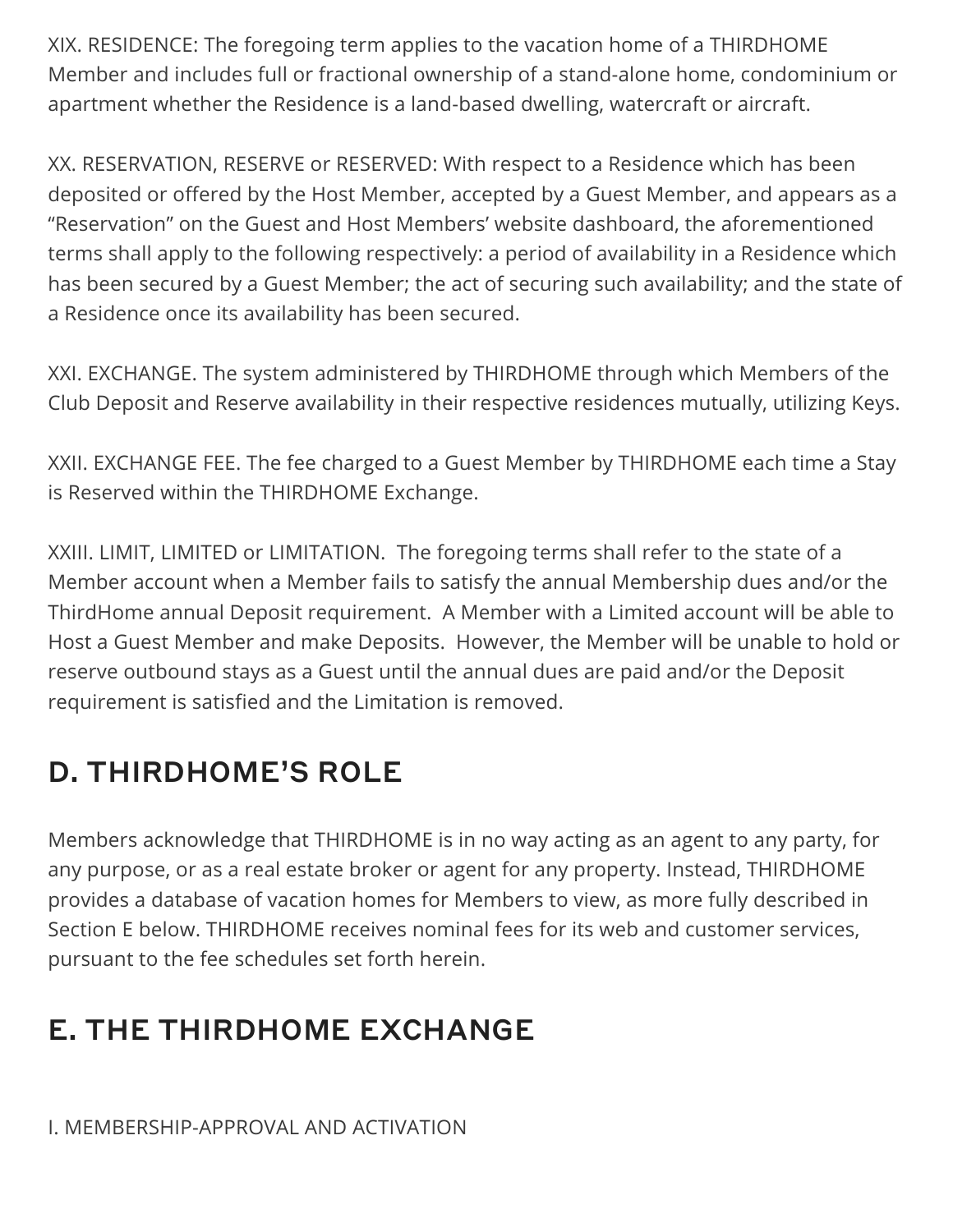By paying the initiation fees outlined below and as the owner of an accepted and activated property, you then become an approved member of THIRDHOME. To become active, Members must make at least one Key Earning Deposit or Deposit a week that is Reserved by a Guest Member.

### <span id="page-4-0"></span>II. [KEYS](#page-4-0)

(1) As a Member, the ability to Reserve another Member's Residence is made possible through the acquisition and expenditure of Keys.

(2) To deposit availability in a Member's home, Members use the Deposit Calendar feature on their account. THIRDHOME, at its discretion, reserves the right to limit the volume of Deposits made and may, at its discretion, withdraw any Stay at a Member Residence for whatever reason.

(3) Once a stay is Deposited with THIRDHOME, it is mandatory that the Host Member blocks it out for Guest Member use. If a THIRDHOME Member Reserves a Deposit, the Host Member is obligated to honor the Reservation and must allow the Guest Member to stay at the property for the stated Reservation period.

(4) Once Deposited, all stays belong to the Club. Under no circumstances may a Host Member withdraw a stay that has been Reserved by another Member. If a THIRDHOME Member has not yet Reserved a specific stay, a Host Member may withdraw the stay for personal use or for conventional renting provided that there are a sufficient number of Keys in the Host Member account to return to the Club to cover the withdrawal. The withdrawal of a stay under these circumstances will be deemed a "Non-Honored" booking and, as such, may be subject to the restitution process outlined in Section (E)(5) below.

(5) For clarity, there are no time constraints on the ability to withdraw Deposits as long as Members adhere to the conditions set out in Sections (E)(II)(3)&(4) immediately above. If a particular Deposit has not been Reserved and a Host Member is unable to return the requisite number of Keys, THIRDHOME cannot return the Stay to the Member. In this instance, a Host Member may make additional Deposits in order to gain Keys to cover the Deposits they wish to withdraw.

(6) Once another THIRDHOME Member has Reserved a Deposit, Host Members are obligated to honor the Agreement as well as the terms and conditions set out in Section (G) below. An electronic confirmation will be provided to both Host and Guest Members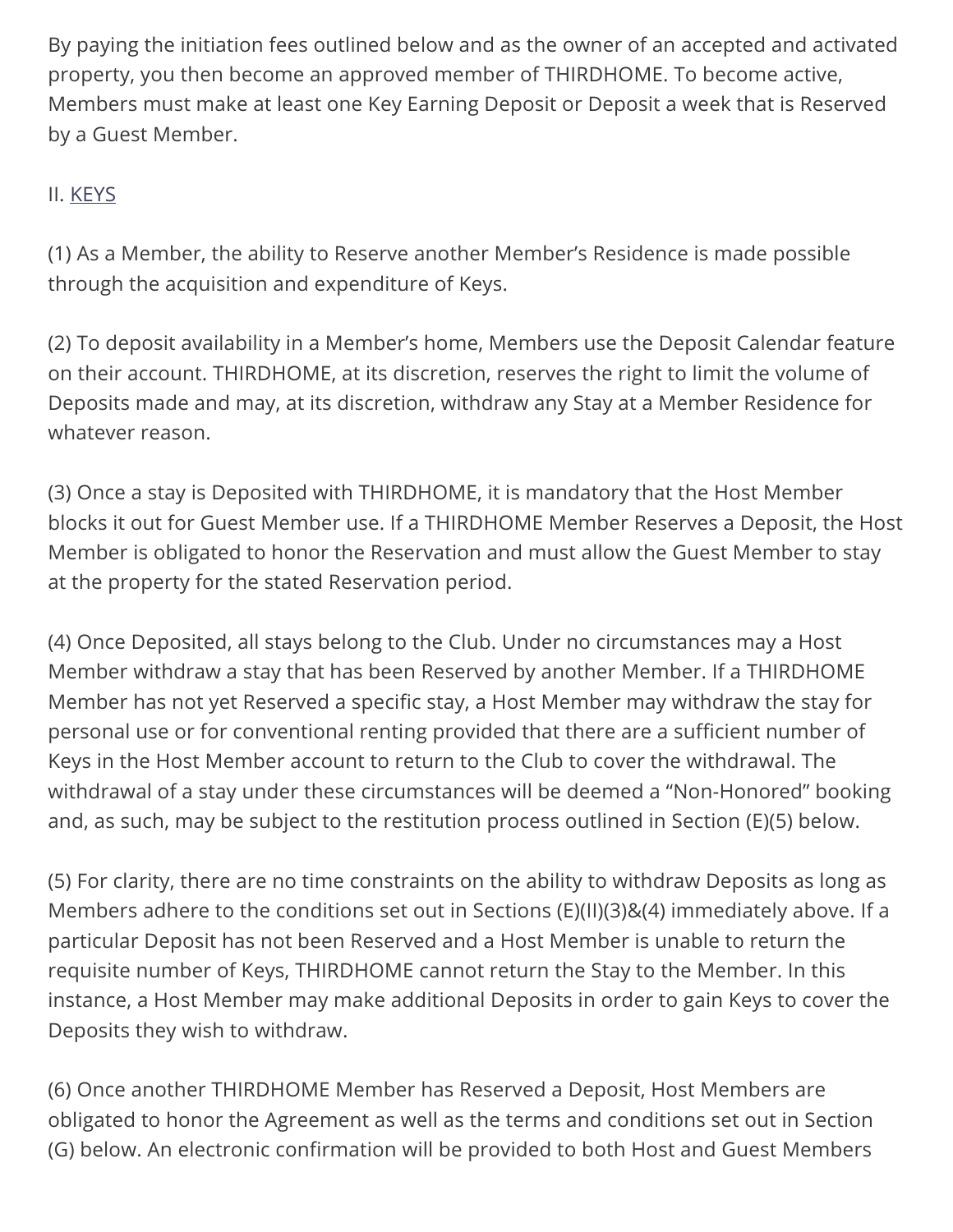when the Guest Member Reserves a Stay and the relevant fees are paid to THIRDHOME. When Reserved, the agreed number of Keys is automatically debited from the Guest Member's account.

(7) THIRDHOME reserves the right to increase or decrease the number of Keys Host Members receive for a particular Deposit as well as whether such Keys are earned upon Deposit, based upon a property reassessment, past member interest for a specific property or Stay, or a recalibration of the Operational Seasonal Calendar which THIRDHOME reserves the right to perform, from time to time, in its sole discretion. THIRDHOME also reserves the right to adjust the Key values at which stays are offered on the Exchange. THIRDHOME further reserves the right to modify its property valuation formula from time to time and accept properties where Key values fall outside of this range, in its sole discretion.

(8) Members are permitted to let family members benefit from their Membership in the Club. However, Members agree to be wholly and solely responsible for the actions and conduct of their family members, guests and invitees while staying in another Member's home. In all cases, the primary guest must be 25 years of age or older when not accompanied by the Member. The Guest Member is responsible for (i) obtaining consent from the Host Member if the Guest Member will not be present during the Reservation period and (ii) notifying ThirdHome of the change and (iii) providing ThirdHome with a copy of the new primary guest's driver's license or similar state-issued ID and (iv) payment of any fees associated with the name change. Notification of the Host is to be done in the form of a written request by the Guest Member to the Host Member. Before the reservation is confirmed, under the substituted name, the Host Member must consent to the change and such consent may not be unreasonably withheld.

(9) Members are not permitted to Reserve their own property or Deposits. Moreover, THIRDHOME reserves the right, in its sole discretion to reverse any Reservation or Deposit that is intended to circumvent these Terms and Conditions.

(10) Except for Timeless Keys, all Keys have a twenty-four (24) month lifespan beginning on the date the Deposited Stay commences. For example, if a Member Deposits a stay that begins on April 1 and receives Keys on the day of the Deposit, the Member has twenty-four (24) months from April 1 to spend the Keys before they expire. For clarity, Keys must be used to make a Reservation prior to expiring; however, the actual Reservation can occur at any point in the future. However, if the Keys used to make a Reservation expire thereafter and the Member cancels the Reservation, the Keys that expired subsequent to the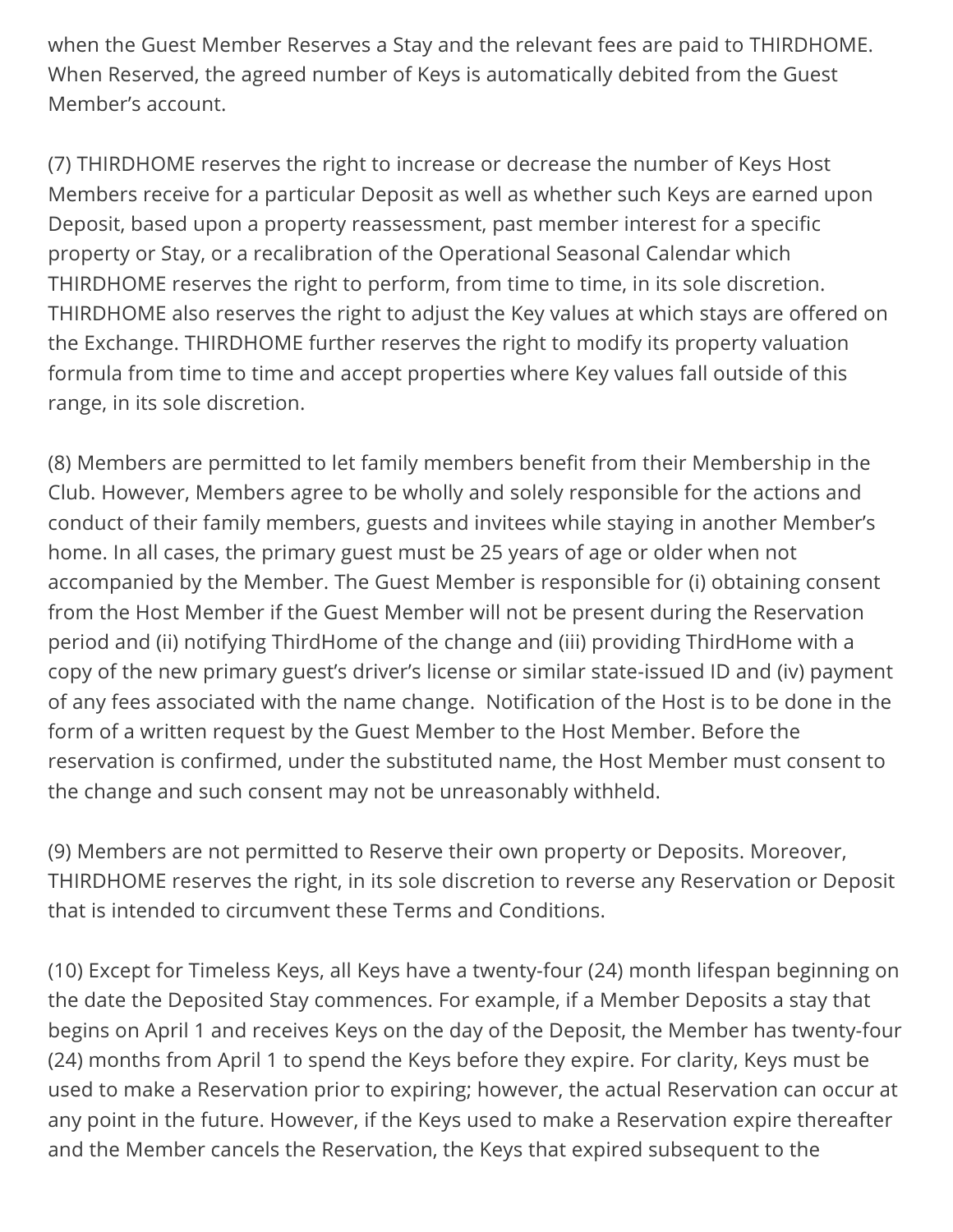Reservation do not revert to the Member account.

### <span id="page-6-0"></span>III. [SUBSTITUTE GUESTS AND RENTAL INCOME](#page-6-0)

(1) Members are permitted to let family members benefit from their Membership in the Club. However, Members agree to be wholly and solely responsible for the actions and conduct of their family members, guests and invitees while staying in another Member's home. In all cases, the primary guest must be 25 years of age or older when not accompanied by the Member. The Guest Member is responsible for (i) obtaining consent from the Host Member if the Guest Member will not be present during the Reservation period and (ii) notifying ThirdHome of the change and (iii) providing ThirdHome with a copy of the new primary guest's driver's license or similar state-issued ID and (iv) payment of any fees associated with the name change. Notification of the Host is to be done in the form of a written request by the Guest Member to the Host Member. Before the reservation is confirmed, under the substituted name, the Host Member must consent to the change and such consent may not be unreasonably withheld.

(2) The Exchange is not a rental program and therefore Members are not permitted to receive rental income for the use of Keys or Reservations made. Nor can a Member transfer, trade, sell or attempt to transfer, trade, or sell Reservations for value. THIRDHOME reserves the right to withhold any and all Exchange Fees paid in connection with any activity deemed to be in circumvention of these terms and conditions. **RECEIVING RENTAL INCOME, OR TRANSFERRING KEYS OR RESERVATIONS, AS WELL AS ANY ATTEMPT TO DO SO, IN CIRCUMVENTION OF THE TERMS AND CONDITIONS OF THE CLUB, WILL SUBJECT THE MEMBER TO FORFEITURE OF MEMBERSHIP, KEYS, CREDITS AND FUTURE RESERVATIONS HELD IN A MEMBER ACCOUNT.**

### F . MEMBERSHIP-GENERALLY

(1) The initiation fee to join the Club is determined by THIRDHOME in its sole discretion and is subject to change from time to time. THIRDHOME may, from time to time, waive the initiation fee for members of specific affiliated resorts or those that make qualifying deposits upon enrolling in the Club.

(2) All Members are responsible for the timely payment of THIRDHOME's annual Membership dues which will be payable on January 1 of each calendar year. Failure to timely pay such dues will result in a Member account being Limited until the dues are paid,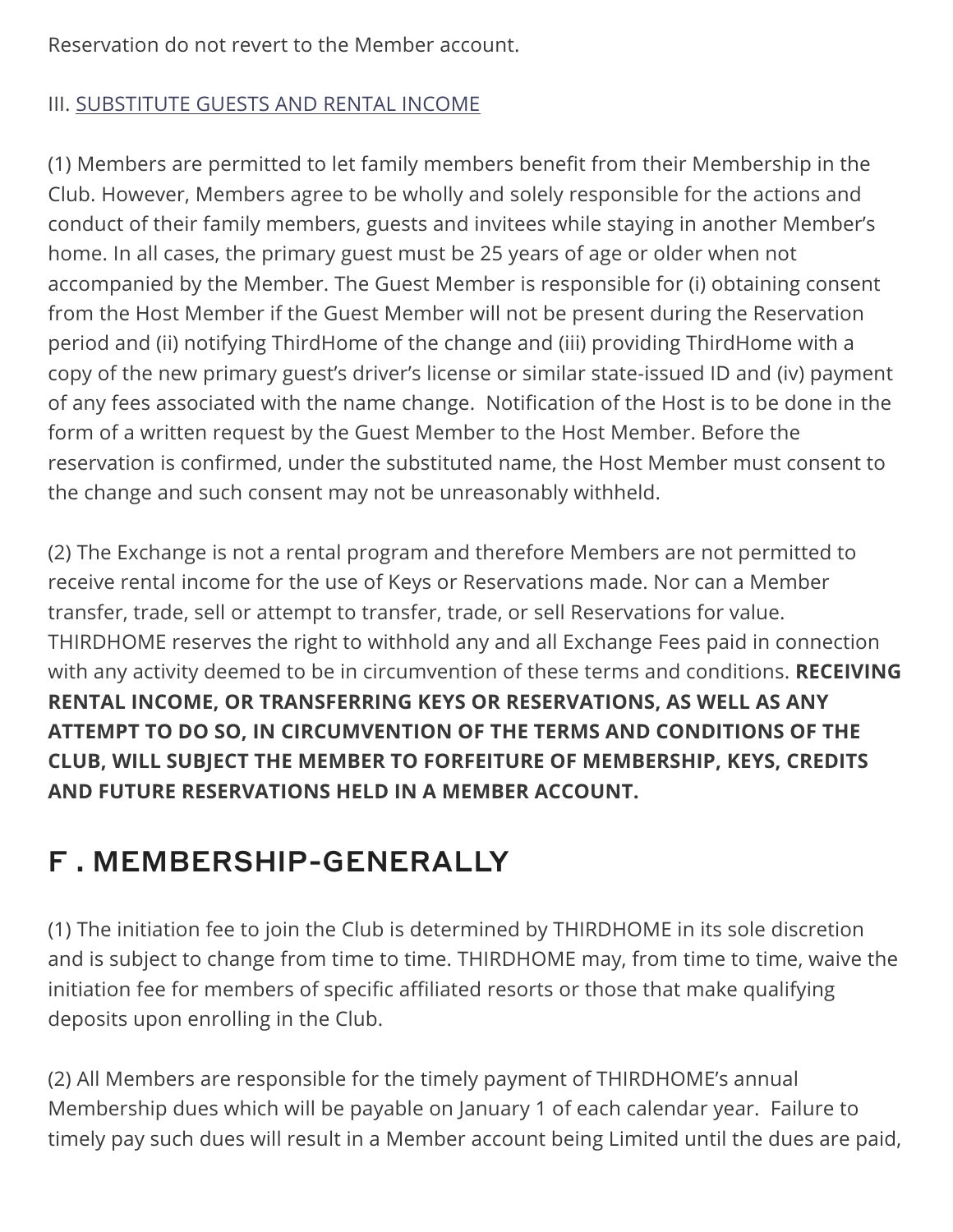beginning January 1 of the calendar year in which the dues are owed. THIRDHOME may, from time to time in its sole discretion, modify the fees or dues charged for Membership initiation, its web and customer services, ongoing membership, membership tiers, Exchanges and/or create novel fees or dues.

(3) Under no circumstances, will THIRDHOME refund any portion of a payment made toward a membership tier upgrade. However, in the case of a Force Majeure Event which impacts, part or all of, the period covered by a membership tier upgrade, THIRDHOME may elect, in its sole discretion, to extend the term of the membership tier period.

(4) Members shall pay an Exchange Fee for each Stay Reserved. Exchange Fees shall be determined by THIRDHOME in its sole discretion and are subject to change from time to time. Exchange Fees currently range from \$495 to \$1395 per Reservation and are dictated by the number of Keys used for a particular Reservation; 1 Key = \$495, 2 and 3 Keys = \$695, 4 and 5 Keys = \$795, 6 and 7 Keys = \$995, 8 to 15 Keys = \$1195, 16 or more Keys = \$1395.

(5) Any monetary credits provided to Members within the program may be used to offset initiation, membership and Exchange Fees, unless specifically noted otherwise, but such credits have no cash value and are not transferable. The application of any monetary credit towards a specific fee will be limited to 50% of the cost of the fee. By way of example, when a Member elects to upgrade to Chairman's Club Preferred at a cost of \$1995; \$998 of the fee may be satisfied by way of a monetary credit. The remaining \$997 will be paid by credit card.

(6) In certain cases, you have the ability to dispute charges with credit card companies ("chargebacks"). Before initiating a chargeback, we ask you first to call us to discuss any questions or concerns about our charges. We will work with you in attempting to resolve your concerns. By using our service and becoming a Member, you accept and agree to our terms and conditions. THIRDHOME retains the right to dispute any chargeback that is improper and recover any costs, including attorney's fees related to improper chargebacks. Additionally, in the event of an improper chargeback, we retain the right to cancel any Stay Reserved related to that improper chargeback. The following chargeback scenarios are improper and we retain the right to investigate and rebut any such chargeback claims:

Chargebacks resulting from non-cancellable reservations, whether or not the Reservation is used.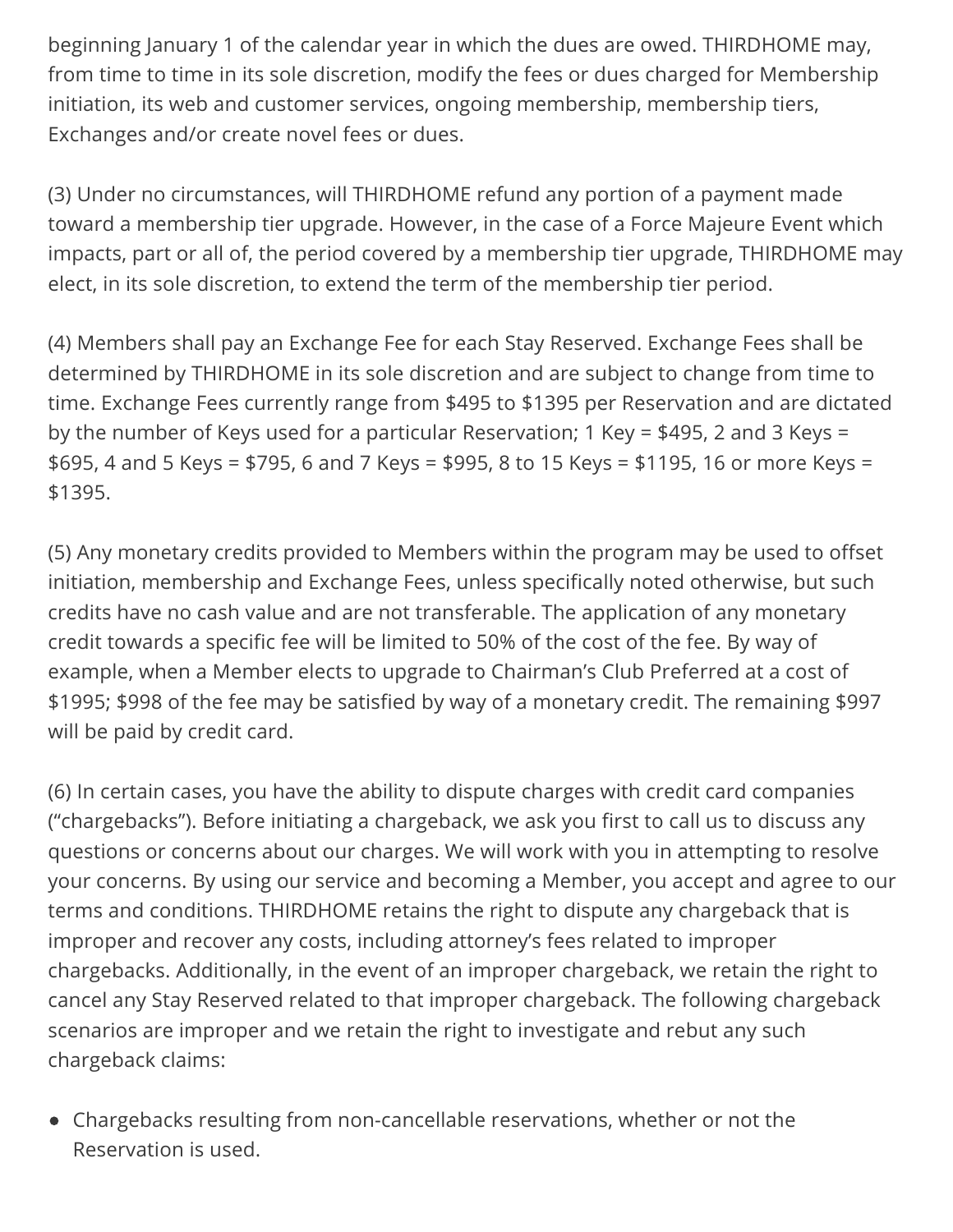- Chargebacks resulting from charges authorized by family, friends, associates or other third parties with direct access to your credit card. This does not include credit card fraud.
- Chargebacks arising from inconsistency or inaccuracy with regard to the supplier's product description.
- Chargebacks resulting from Force Majeure Events as defined in Section (H)(VII)(2) below or other circumstances that are beyond the control of THIRDHOME or the Host Member.
- Chargebacks resulting because you do not agree with the cancellation policy.

(7) Each Member with full (as opposed to partial or fractional) ownership in a residence on the Exchange is required to make one (1) Key Earning Deposit every 12 months. Each Member with a fractional or partial interest in a residence on the Exchange is required to make one (1) Key Earning Deposit every 24 months. However, Off-Season Stays and/or Deposits made within 90 days from the stay's start date, shall satisfy the requirement; provided that the stay is Reserved. Any Deposit that satisfies this requirement will reset the Member's Deposit requirement period to 12- or 24-months from the date that Keys are awarded for the underlying deposit. Any failure to satisfy the Deposit requirement, will result in a Member account being Limited.

# G. HOST MEMBERS

### <span id="page-8-0"></span>I. [HOME REPRESENTATIONS](#page-8-0)

(1) As a Host Member, you warrant that the representation of your home(s) on the Club website accurately depicts your property, facilities, services and amenities on offer through the description and photographs you provide to THIRDHOME. You likewise warrant and represent that all photographic images are current, and that they accurately portray your property's current condition. Moreover, you represent that you have the rights or the requisite consent to use the images in this manner. It is the policy of THIRDHOME, in appropriate circumstances, to terminate the accounts of Members or users who repeatedly post images that are the protected property of others or who are repeatedly charged with copyright infringement.

(2) The value of a Member's residence, Seasonality and Club Demand determine the number of Keys that a Host Member will receive when making a Deposit to the Exchange.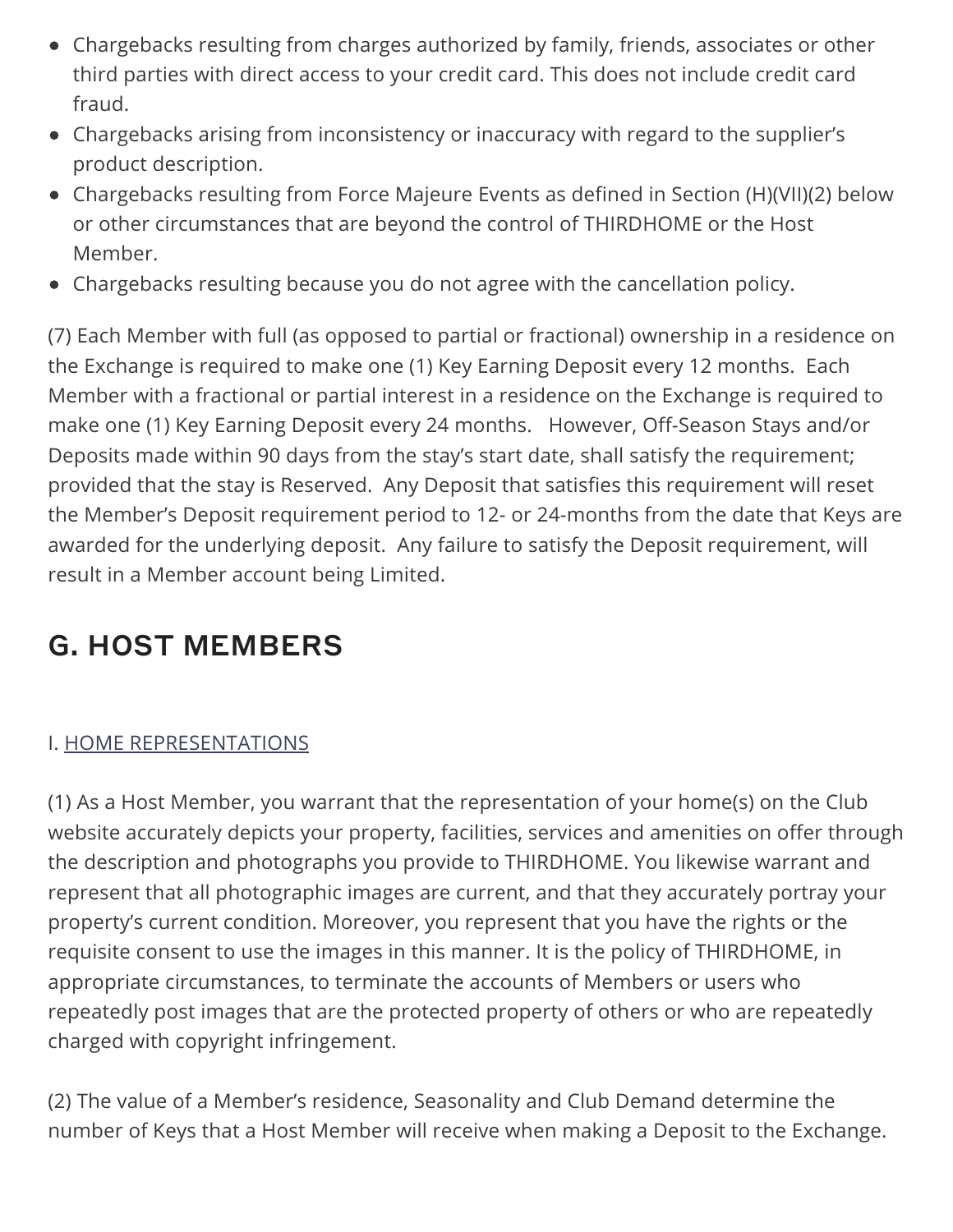Therefore, all Members agree to accurately represent the current value of any property submitted for approval. The value of any residence is defined as the current projected sales price for the property according to a qualified estimate based on recent comparable sales in the surrounding location.

(3) THIRDHOME retains the right to adjust a Member's property value should THIRDHOME determine the value of the property is over or under-represented in the Club based upon the factors set forth in subsection (2) immediately above. THIRDHOME retains the right to terminate a Membership as well as to revoke any Keys or fee credits in a Member account, in the event of a misrepresentation.

(4) The attractiveness and completeness of a Member's property page listing directly impacts the property's appeal to other Members. Accordingly, THIRDHOME reserves the right to request that a Member add or replace photographs or enhance their property profile details to enhance its appeal. Failure to do so can result in a temporary suspension of Club privileges or termination of Membership.

### <span id="page-9-0"></span>II. [INDEMNIFICATION](#page-9-0)

(1) Host Member agrees to indemnify and hold harmless the Guest Member, members of the Guest Member's family, and THIRDHOME against any and all claims, damages, costs and other expenses including attorney fees, arising out of, or otherwise related to, any death, personal injury or illness arising out of the use of the property by Guest Member, Guest Member's family or invitees of Guest Member, unless caused by the gross negligence or intentional misconduct of the Guest Member.

#### <span id="page-9-1"></span>III. [RENTAL INCOME](#page-9-1)

(1) The Exchange is not a rental program and therefore Members are not permitted to receive rental income for the use of Keys or Reservations made. Nor can a Member transfer, trade or sell Reservations for value. Receiving rental income, or transferring Keys or Reservations, in circumvention of the terms and conditions of the Club, subjects the Member to forfeiture of Membership, Keys and credits in a Member account. THIRDHOME reserves the right to withhold any and all Exchange Fees paid in connection with any activity deemed to be in circumvention of these terms and conditions.

(2) Host Members are not permitted to charge or require security deposits from a Guest Member in connection with a Reservation under any circumstances.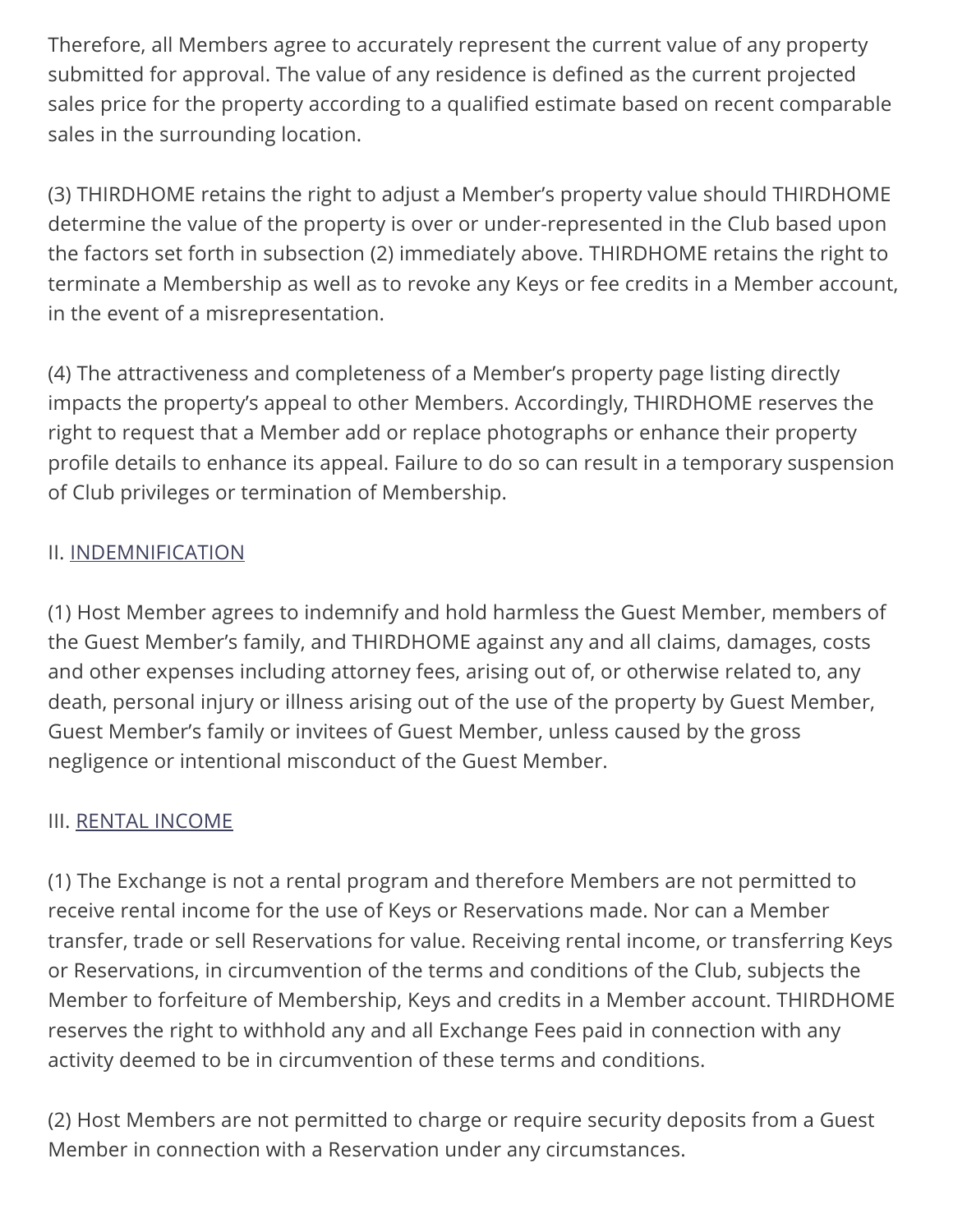(3) THIRDHOME retains the right to terminate Membership and withhold any and all Keys if a Member obtains or attempts to obtain any form of rent or unauthorized charge not clearly stated in a property description on the THIRDHOME website.

### <span id="page-10-0"></span>IV. [PROPERTY SERVICES, FURNISHINGS AND HOST INSURANCE](#page-10-0)

(1) As a Host Member, you warrant and agree that, while hosting a Guest Reservation, all conventional services will be made available to the Guest Member including, but not limited to, HVAC, electricity, gas, water, indoor plumbing and that all conventional appliances provided in the home are in good working order.

(2) The Host Member agrees to make any necessary arrangements to provide the Guest Member with access to the normal amenities associated with the property. If extra services are available or required with an extra expense to the Guest Member, then Host Member agrees to notify THIRDHOME of these service charges, in order to be approved by THIRDHOME, in advance, and posted thereafter on the Host Member's property page. Host Members cannot under any circumstances charge Guest Members for services that that have not been outlined on their property's description. Such action could result in the forfeiture of Membership, Keys and credits in a Member account.

(3) The Host Member warrants and represents that the property is appropriately furnished to the level outlined in the description for Guest Members to fully enjoy their vacation experience including linens, cooking utensils and customary supplies. Failure to furnish appropriately could subject the Host Member to forfeiture of Membership, Keys and credits in a Member account.

(4) The Host Member is responsible for supplying the Guest Member with information adequate to operate the property's systems, such as, but not limited to, security systems or security measures, the HVAC system, entertainment systems and appliances.

(5) It is the responsibility of the Host Member to maintain the landscaping, pool, driveway and exterior, where appropriate.

(6) The Host Member warrants that the property will be offered clean and ready for occupancy by the Guest Member, upon arrival. In terms of the overall condition of the Host Residence, THIRDHOME maintains a clean property policy which is commensurate with four to five star hotel standards. There are no exceptions to this rule; failure to adhere to this policy subjects the Host Member to forfeiture of Membership, Keys and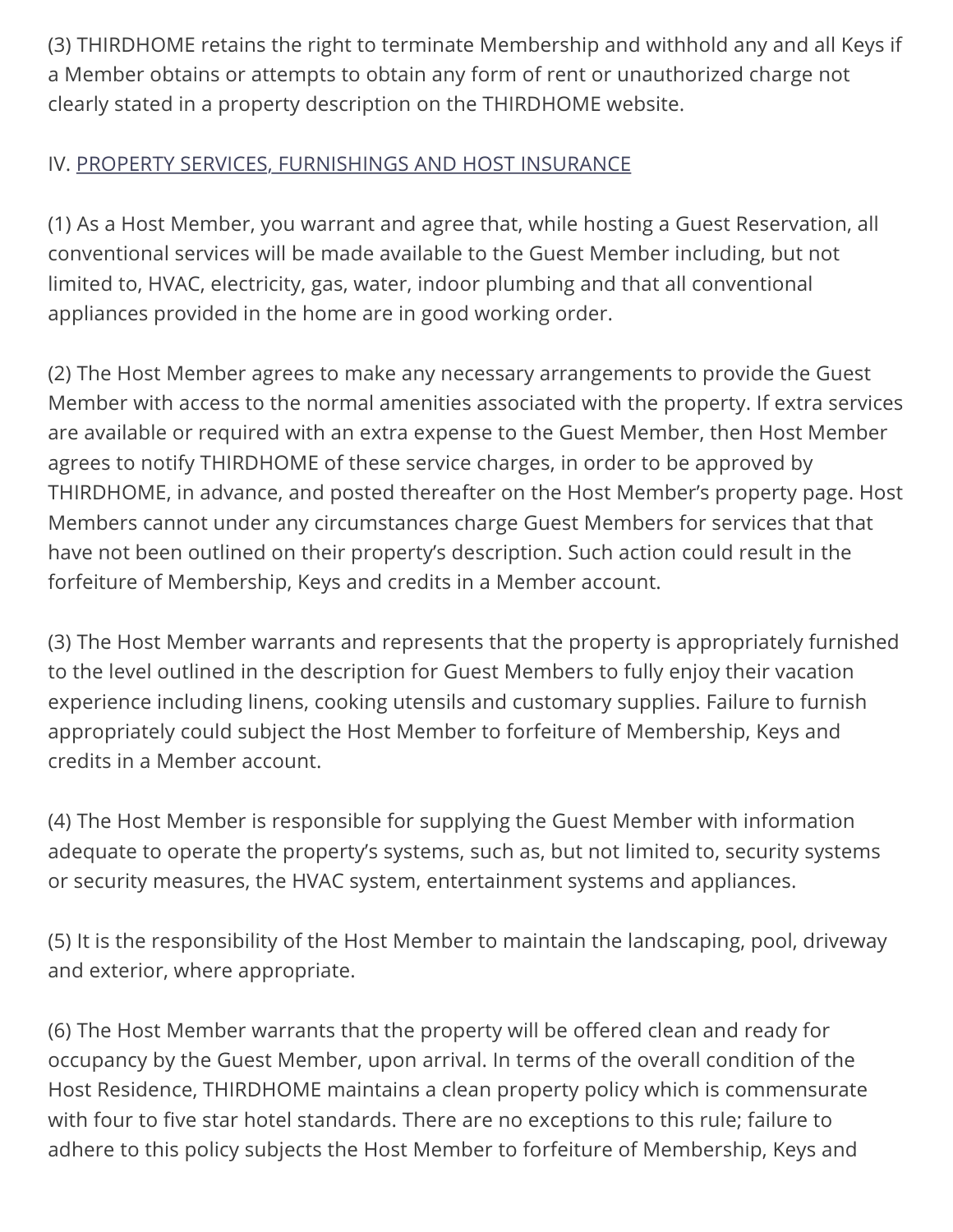credits in a Member account, at the sole discretion of THIRDHOME. In terms of the sanitary standards of the Residence, THIRDHOME strongly recommends that each Host adopt the sanitization policies which are defined in the [VRMA Guidelines](https://www.vrma.org/page/vrhp/vrma-cleaning-guidelines-for-covid-19), where possible. The details of the VRMA Guidelines are **outlined here.** The Host Member is also responsible for cleaning the property following the Guest Member's departure. If daily maid service or mid-stay cleaning services are offered, the cost for such services may be passed on to the Guest Member; provided that such costs are outlined on the property's description page prior to a Reservation.

(7) Guest Members are responsible for damages caused while occupying a Host Member's property.

(8) Notwithstanding the Guest obligation to be responsible for damages to the Host property as stated in sub section (7) immediately above, Host Member agrees to ensure the property is adequately covered by a current homeowners insurance policy, including coverage for any non-paying invitees staying in their home. Host Member agrees to provide proof of insurance to THIRDHOME and/or its coverage partner, upon request. However, THIRDHOME, through its coverage partner, provides robust property coverage to Members as they host as well as liability protection in limited circumstances. **NOTICE**: In the event that damage is discovered as a result of a THIRDHOME stay, contact your THIRDHOME Member Experience Associate within 10 days of checkout or before your next guest checks in, whichever is earlier, to initiate a claim for reimbursement. As part of your claim, gather evidence such as photos, videos, estimates, receipts or any other supporting materials and forward these on to THIRDHOME for claim processing purposes.

### <span id="page-11-0"></span>V. [SURVEILLANCE DEVICES](#page-11-0)

Host Members are required to disclose to the Guest, the presence of all surveillance devices on the property whether such devices are operational or not. THIRDHOME prohibits the use of any surveillance devices inside the living areas of the residence within which the Guest Member could reasonably be expected to occupy. In addition, Host Members should ensure that the use of surveillance equipment is consistent with applicable local laws and regulations. Failure to disclose the existence of all surveillance devices to Guest Members could subject the Host Member to forfeiture of Membership, Keys and credits in a Member account.

### <span id="page-11-1"></span>VI. [RIGHT TO INSPECTION](#page-11-1)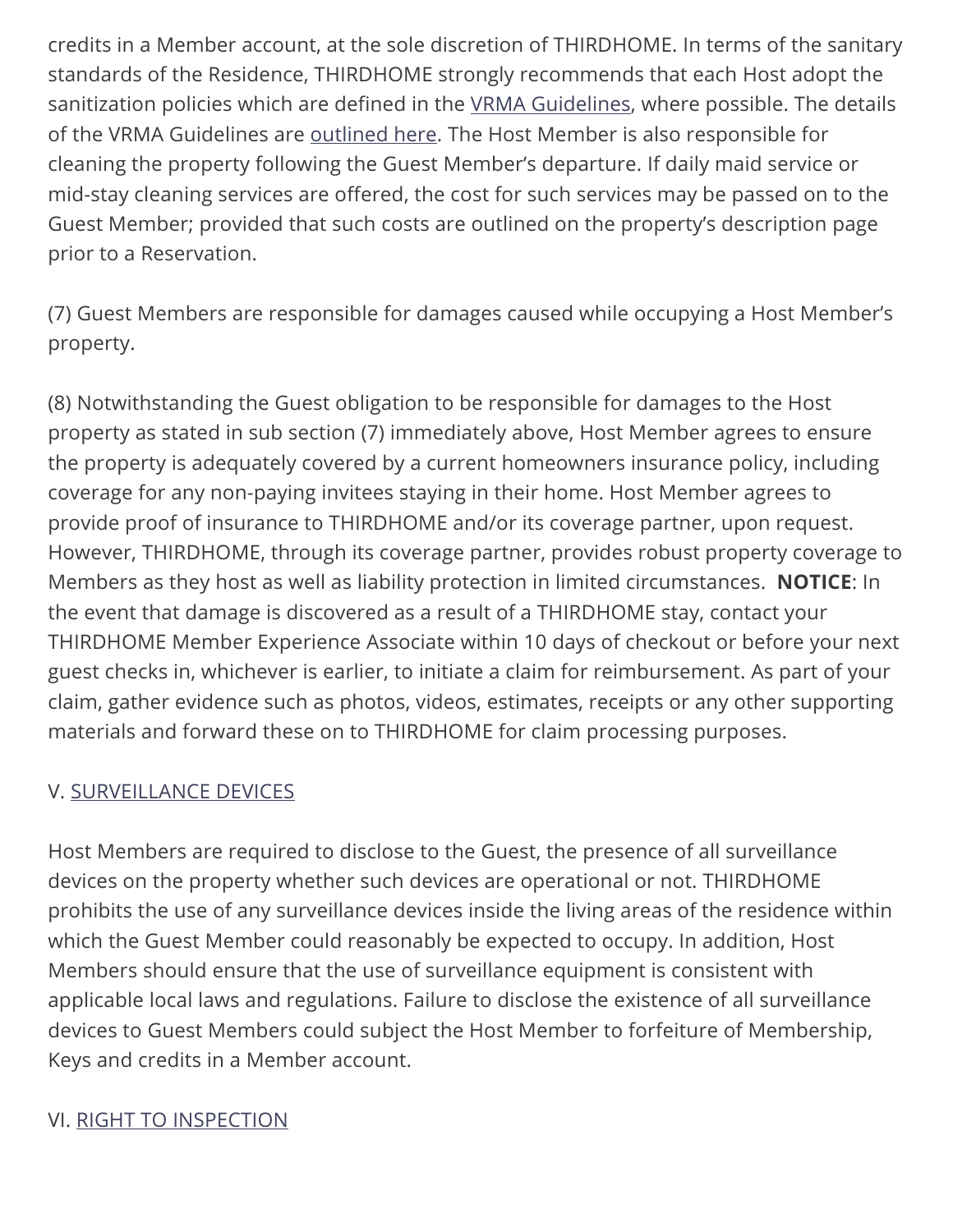Host Member acknowledges and consents to a periodic practice whereby THIRDHOME occasionally grants Keys to and arranges for employees, directors, board members, partners, quality control inspectors and other individuals associated with the company to stay at Member property. This practice benefits all Members and allows THIRDHOME to maintain the highest industry standards. Any such associated individuals are obligated to abide by these terms and conditions as they occupy a Member residence.

### <span id="page-12-0"></span>VII. [HOST CANCELLATION POLICY](#page-12-0)

(1) Host Members are not permitted to cancel Reservations made at their property for any reason. If a Host Member chooses not to honor a booking, a refund of all Keys will be made to the Guest Member from the Host Member account. In this instance, by way of restitution, the Host Member is also responsible for the refund of the Exchange Fee to the Guest Member via THIRDHOME, as well as for any costs incurred by the Guest Member in relation to the Reservation. Failure to pay such costs, upon demand, may subject a Host Member to forfeiture of their Membership and any Keys earned. Further, the Host Member agrees to be financially responsible for all consequential costs sustained by a Guest Member resulting from the failure or refusal of the Host to make a home available to a Guest Member with a confirmed Reservation. Such costs explicitly include, but are not limited to, air travel cancellation fees or change fees, and/or the cost to secure alternate equivalent accommodations at the destination on those dates.

(2) In connection herewith, the Host Member consents to the entry of a judgment in an amount equal to the damages, costs and expenses set forth in the Sub-Section immediately above and that the appropriate venue for the entry of the aforementioned consent judgment will be the state courts of Tennessee or the Federal Circuit Courts for Davidson County, Tennessee, in Nashville Tennessee. In connection with the enforcement of such a consent judgment, the Host Member also agrees to be responsible for THIRDHOME's litigation costs and expenses, including but not limited to attorneys' fees. In connection with the aforementioned litigation, the Member waives any objection to the jurisdiction, or venue, of the State Courts of Tennessee, and consents to said courts for the adjudication of the claims set forth herein.

#### <span id="page-12-1"></span>VIII. [REQUEST A WEEK](#page-12-1)

The [THIRDHOME Request a Week](https://www.thirdhome.com/terms-and-conditions/request-a-week/) feature allows Guest Members to inquire as to the availability at specific properties that are not currently Deposited on the site. The Request a Week button resides on the property page of each Host residence. Guest Members may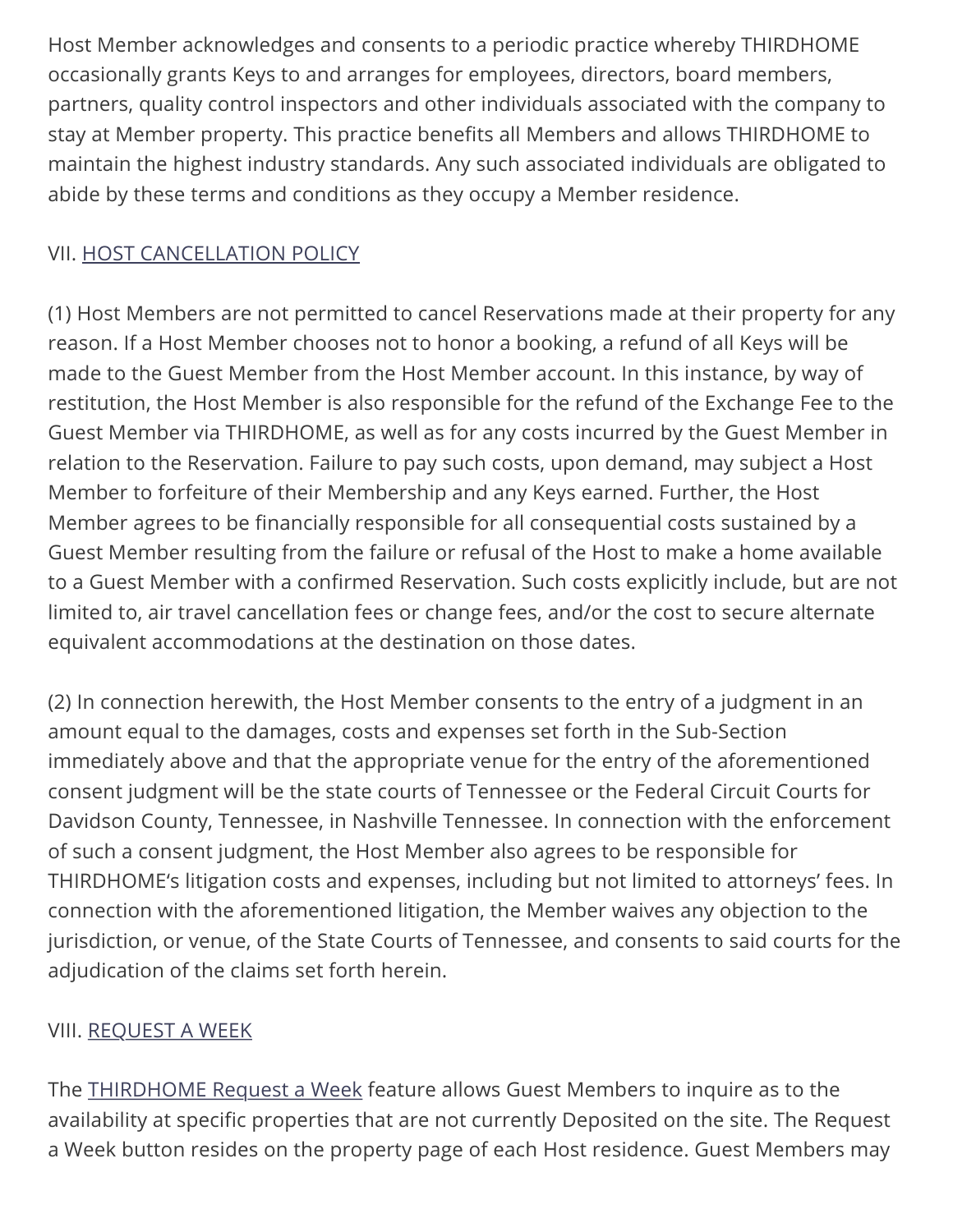request a week at any property. Host Members are under no obligation to accept a request for a week not previously Deposited.

### <span id="page-13-0"></span>IX. [HOST COMMUNICATION](#page-13-0)

As a Host Member, you agree to allow the Guest Member to contact you directly via email, phone or other method of communication regarding all Reservations.

### H. GUEST MEMBERS

### <span id="page-13-1"></span>I. [PROPERTY RESPONSIBILITIES](#page-13-1)

(1) Guest Members are required to leave the Host Residence in the condition it was found at the beginning of the Stay. However, the cleaning of items such as linens, floors and bathrooms are the responsibility of the Host Member. Further, the Guest Member is required to be responsible with property resources and utilities such as, but not limited to, HVAC systems, electricity and water, especially in island homes where water, electricity and other resources may be limited.

(2) Guest Members are fully responsible for the activities and actions of those who use the Host Member's property during the dates of the Reservation including, family members, guests and invitees.

### <span id="page-13-2"></span>II. [INDEMNIFICATION AND GUEST LIABILITY](#page-13-2)

(1) Guest Member agrees to indemnify and hold harmless the Host Member, members of the Host Member's family, and THIRDHOME against any and all claims, damages, costs and other expenses including attorney fees, arising out of, or otherwise related to, any death, personal injury, illness or property damage arising out of the use of the property by Guest Member, Guest Member's family or invitees of Guest Member (as described in Section E(II) (8)) , unless caused by the gross negligence or intentional misconduct of the Host Member.

(2) Guest Members acknowledge that they are responsible for all damages caused by a Guest, a family member as well as a Member's guest or invitee, and that the existence of any applicable coverage does not relieve, dismiss or otherwise release a Guest Member from financial responsibility for damages caused, as enumerated herein.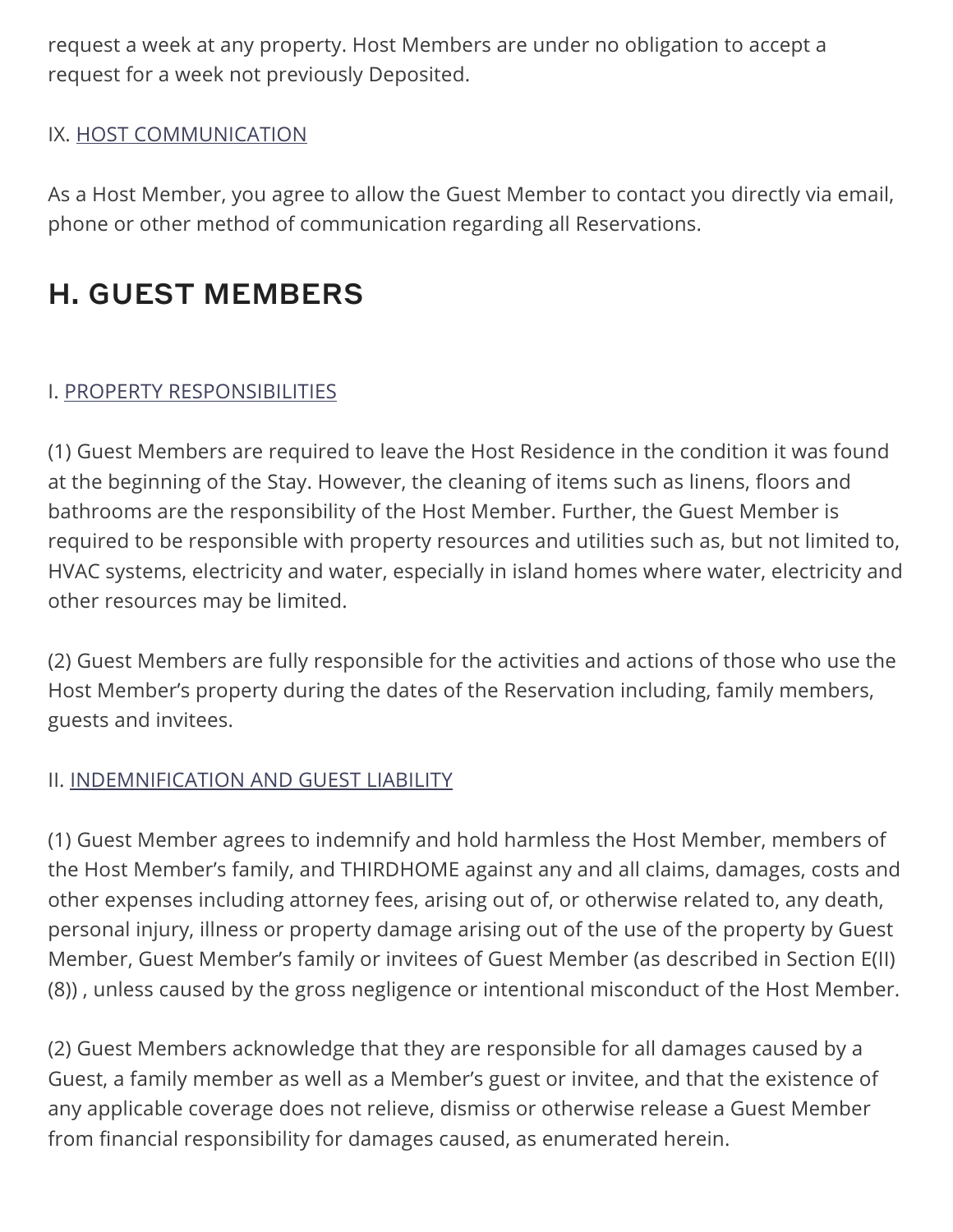(3) THIRDHOME reserves the right to seek compensation for any and all payments made as a result of a Guest Member's failure to compensate the Host for damages. Moreover, THIRDHOME reserves the right to terminate Membership as well as to forfeit Keys and credits in a Member account, as a result of any Guest Member's failure to reimburse a Host for damages. Guest Members are liable to THIRDHOME for attorney fees and court costs in the event that THIRDHOME is forced to bring a cause of action in order to recapture payments made to reimburse a Host for damages.

### <span id="page-14-0"></span>III. [DISCLOSURES](#page-14-0)

The Guest Member is required to accurately report, in advance, the number of people to occupy the property (whether family or invitees) and agrees not to exceed the property's capacity as stated on the property listing page without the express permission of the host. If at any time, before or during a Reservation, the Guest Member's party exceeds such capacity, the Host Member shall have the right to cancel the Reservation and the Guest Member shall seek alternative accommodations; the costs for which shall be the responsibility of the Guest Member.

### <span id="page-14-1"></span>IV. [PETS](#page-14-1)

(1) Pets are not permitted unless the property description specifically allows for pets. Guest Members must receive a confirmation stating that pets are permitted before bringing a pet inside the Host Residence. Upon receipt thereof, the Host Member is to be notified by a Guest Member of the Guest Member's intention to include any and all pets as part of the Stay, as well as the breed of such pets. Any violation of this policy could result in the forfeiture of Membership, Keys and credits in a Member account. The Guest is responsible for ensuring that the property is free of any and all pet waste when pets are permitted by the Host.

(2) Per the Americans With Disabilities Act (the "ADA"), the owners of private residences are not required to make accommodations for service animals. Guest Members must have the permission of any Host Member before a service animal is permitted at the Host property.

### <span id="page-14-2"></span>V. [OCCUPANCY AND OTHER USE RESTRICTIONS](#page-14-2)

(1) THIRDHOME maintains a strict No Smoking Policy for all properties. No exceptions. The No Smoking Policy extends to, and includes in and around the home, and prohibits the discarding of all tobacco products at, on, or anywhere near the premises.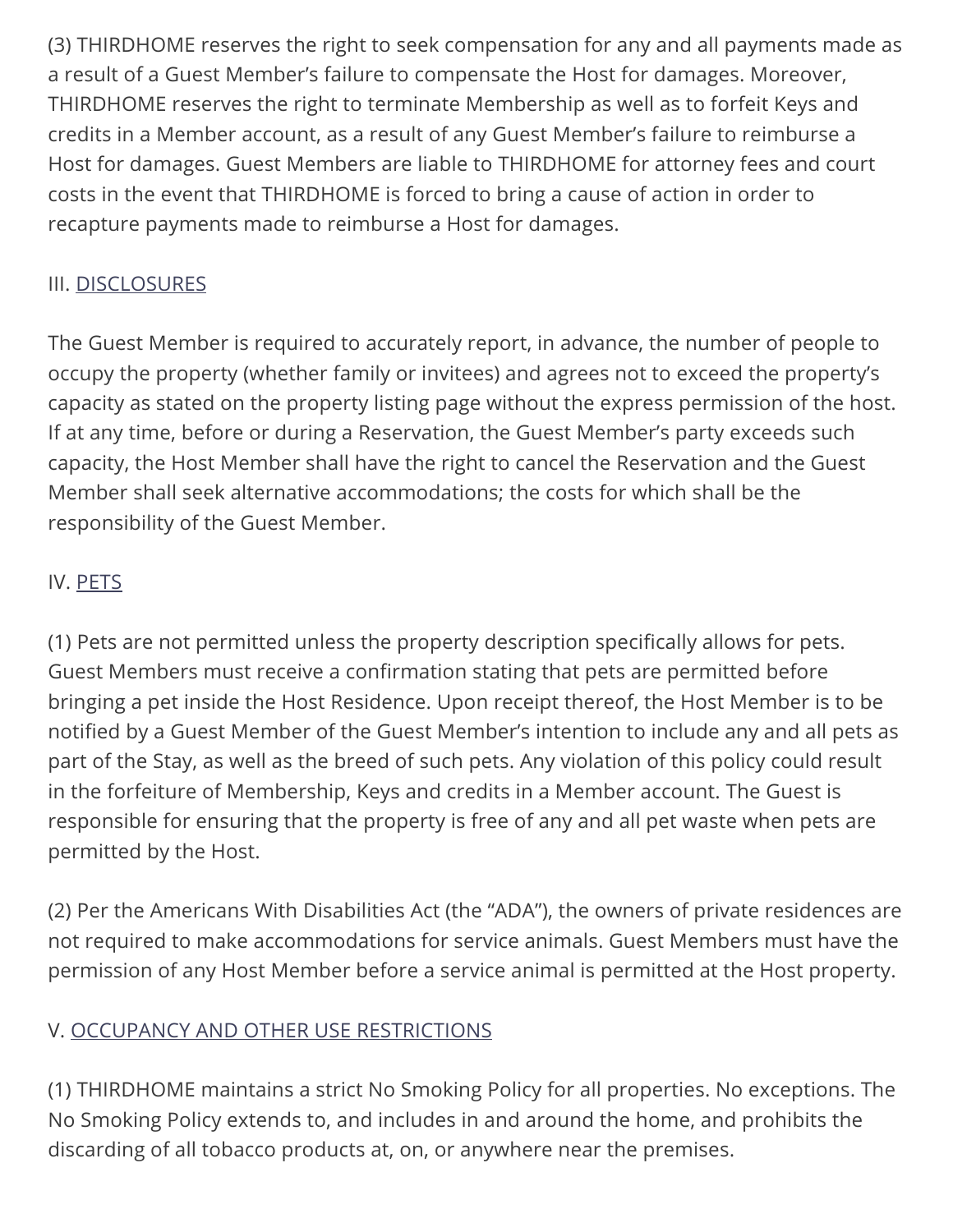(2) As a Guest Member, you agree to allow the Host Member to contact you directly via email, phone or other method of communication regarding all Reservations.

(3) Guest Member agrees not to contact another THIRDHOME Member, until prompted to do so by way of a THIRDHOME Reservation confirmation. Once an Exchange is Reserved through THIRDHOME, THIRDHOME will then provide both Host and Guest Members with reciprocal contact information and any other necessary information to arrange the Stay. It is the responsibility of all Members to keep their respective contact information up to date, at all times.

### <span id="page-15-0"></span>VI. [ARRIVAL AND DEPARTURE POLICIES](#page-15-0)

(1) Regarding the check-in and check-out times outlined in the confirmation agreement, Guest Member agrees to check-in to the property on or after the stated check-in time and check-out on or before the stated check-out time, unless alternative arrangements have been made in advance with the Host Member.

(2) On the departure date, Guest Member will immediately return any keys or security codes to the Host Member as requested to do so by the Host Member.

(3) Following any stay, Members agree to provide feedback toTHIRDHOME via the THIRDHOME website. The Guest Member should provide details about the property and their experience and the Host Member should provide comments on the Guest. This way, Members will have more information about the properties prior to booking an Exchange. Feedback will contribute towards a Member's rating which is a combined score from comments Members receive from being both Host and Guest Members. Members' ratings are closely monitored; if a Member's ratings fall to concerning levels, Members risk having their Membership privileges rescinded at THIRDHOME's sole discretion. THIRDHOME reserves the right to post all feedback given about Members and their properties on the THIRDHOME site for the benefit of all members.

### <span id="page-15-1"></span>VII. [GUEST CANCELLATION POLICY](#page-15-1)

(1) Generally, Guest Members are not entitled to a refund of either Exchange Fees or Keys if a Guest cancels a Reservation, except when circumstances arise and travel to a specific region becomes prohibited or impractical due to a governmental restriction or a Force Majeure occurrence as described in Sub Section (2) below. In the event that a Guest Member does wish to postpone or cancel a Reservation, it is the Guest's responsibility to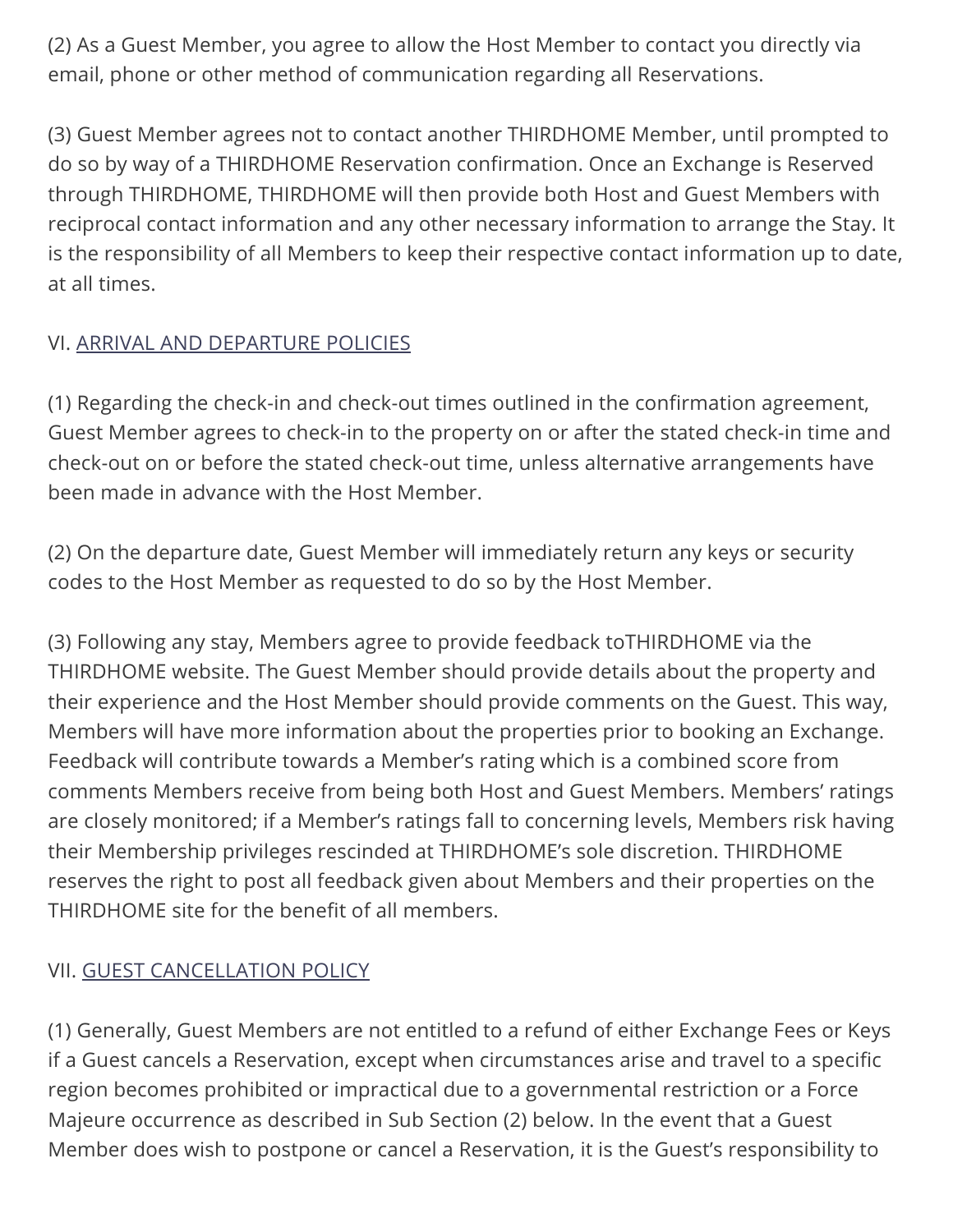notify the Host Member and THIRDHOME. **NOTICE**: THIRDHOME policy requires that the Guest and Host first attempt to identify an alternate future date that is agreeable to both parties before a cancellation is processed according to sub- sections (3) and (4) below.

(2) Notwithstanding the above general policies, travel conditions are subject to change without notice. In the event that, unforeseen circumstances arise after a Reservation is made and travel to a specific region becomes prohibited or impractical due to a governmental restriction or a Force Majeure occurrence, a request to postpone or cancel may be initiated by the Guest or Host Member. THIRDHOME assumes no liability for, any loss, damage, delay, or cancellation resulting in whole or in part from a Force Majeure Event. Force Majeure Events shall include, but are not limited to, acts of God, labor stoppage and acts or threats of terrorism, riots or civil commissions or disturbances, and any other acts of a similar nature, sabotage, war, insurrection, fire, volcanic eruption, hurricane, environmental pollution or contamination, earthquake, flood, tropical storms, quarantine restrictions, government health advisories, epidemics, pandemics, widespread disease or infection, government seizures, refusal or cancellation or suspension or delay of any government authority or any license, permit or authorization, damages to the Host Member's Residence or any other unforeseen circumstances or any other factors unforeseen by THIRDHOME and/or the Host Member that impacts negatively on, or hampers, their ability to fulfill any of its contractual conditions.. The declared travel [restrictions of governmental entities such as the U.S. Department of State-Bureau of](https://travel.state.gov/content/travel/en/traveladvisories/traveladvisories.html/) Consular Affairs, or any similar foreign agency, will be instructive, though not determinative, as to whether this policy applies. THIRDHOME encourages its Members to consult the appropriate state departments of the regions from and to which they are traveling before Reserving travel.

(3) When requesting to postpone or cancel a Reservation for reasons described in subsection (2) immediately above, the Guest must notify the Host and THIRDHOME no earlier than 90 days prior to, or up to 14 days before the Reservation start date for this policy to be applied. In the event that unforeseen circumstances arise, within the 14-day notice period, and travel to a specific region becomes prohibited or impractical due to a governmental restriction or a Force Majeure occurrence, THIRDHOME may consider waiving the 14-day notice requirement.

(4) Upon notice of a request to postpone, the Host and Guest are encouraged to identify an alternate future date that is agreeable to both parties. In the event that agreement on a future date is not possible, THIRDHOME will then do the following: allow the Host to withdraw the Deposit or make a Deposit of an alternate week; withdraw the Keys from the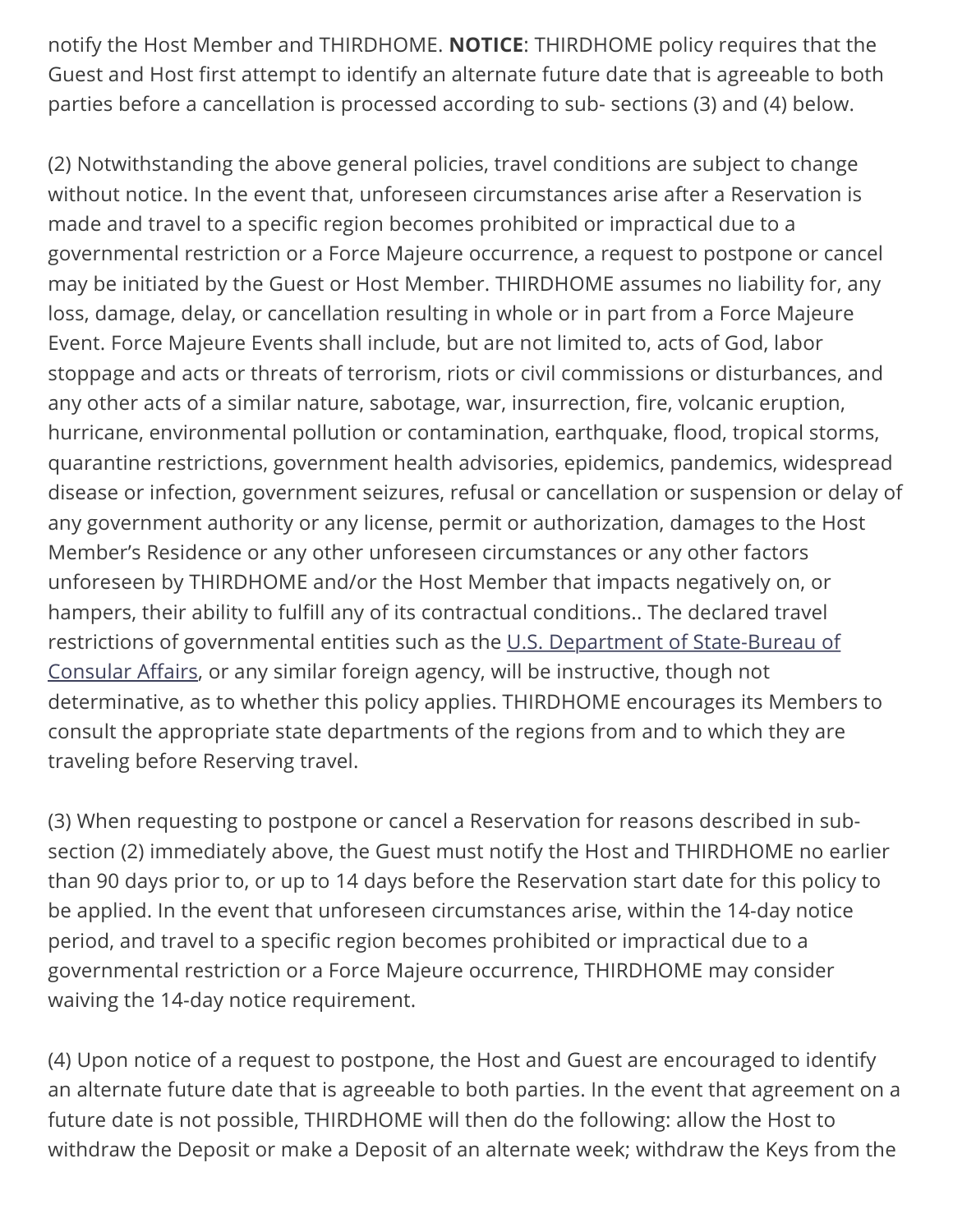Host account if an alternate week is not deposited by the Host; and credit back all Keys and the Exchange Fee via a monetary credit to the Guest's account for future use. Any other affected travel reservations or travel expenses incurred, as a result of the cancellation, are the responsibility of the Guest. THIRDHOME will not be responsible for rebooking or reimbursing a Guest for any such travel expenses. The aforementioned policy contained in this Section VII will be applied at the sole discretion of THIRDHOME.

### <span id="page-17-0"></span>VIII. [REQUEST A WEEK](#page-17-0)

The [THIRDHOME Request a Week](https://www.thirdhome.com/terms-and-conditions/request-a-week/) feature allows Guest Members to inquire as to the availability at specific properties that are not currently Deposited on the site. The Request a Week button resides on the property page of each Host Residence. Guest Members may request a week at any property. Host Members are under no obligation to accept a request for a week not previously Deposited.

## I. MEMBER CONDUCT

THIRDHOME reserves the right to terminate Membership for any conduct by a Host Member or Guest Member that is deemed detrimental to the reputation and character of THIRDHOME. Such conduct may include, but is not limited to; inappropriate, violent or abusive behavior toward individuals, Members, employees of THIRDHOME, and employees of THIRDHOME partners, whether relating to a THIRDHOME Reservation or not, as well as the willful removal, damage, defacement or destruction of any property during a THIRDHOME Stay. A terminated Membership will result in the immediate cancelation of all future Reservations, and forfeiture of all Membership benefits including; Keys, tier benefits, monetary credits and access to the Member section of the THIRDHOME website.

### J. THE THIRDHOME WEBSITE

### I. OWNERSHIP

(1) The THIRDHOME website is owned, controlled and operated by 3RD HOME Limited. Any reproduction of the site, without the expressed written permission of THIRDHOME is strictly prohibited and punishable at law. All content on the website, including, but not limited to text, images, illustrations, audio clips, and video clips, is protected by copyright, trademark, service mark, and/or other intellectual property laws (which are governed by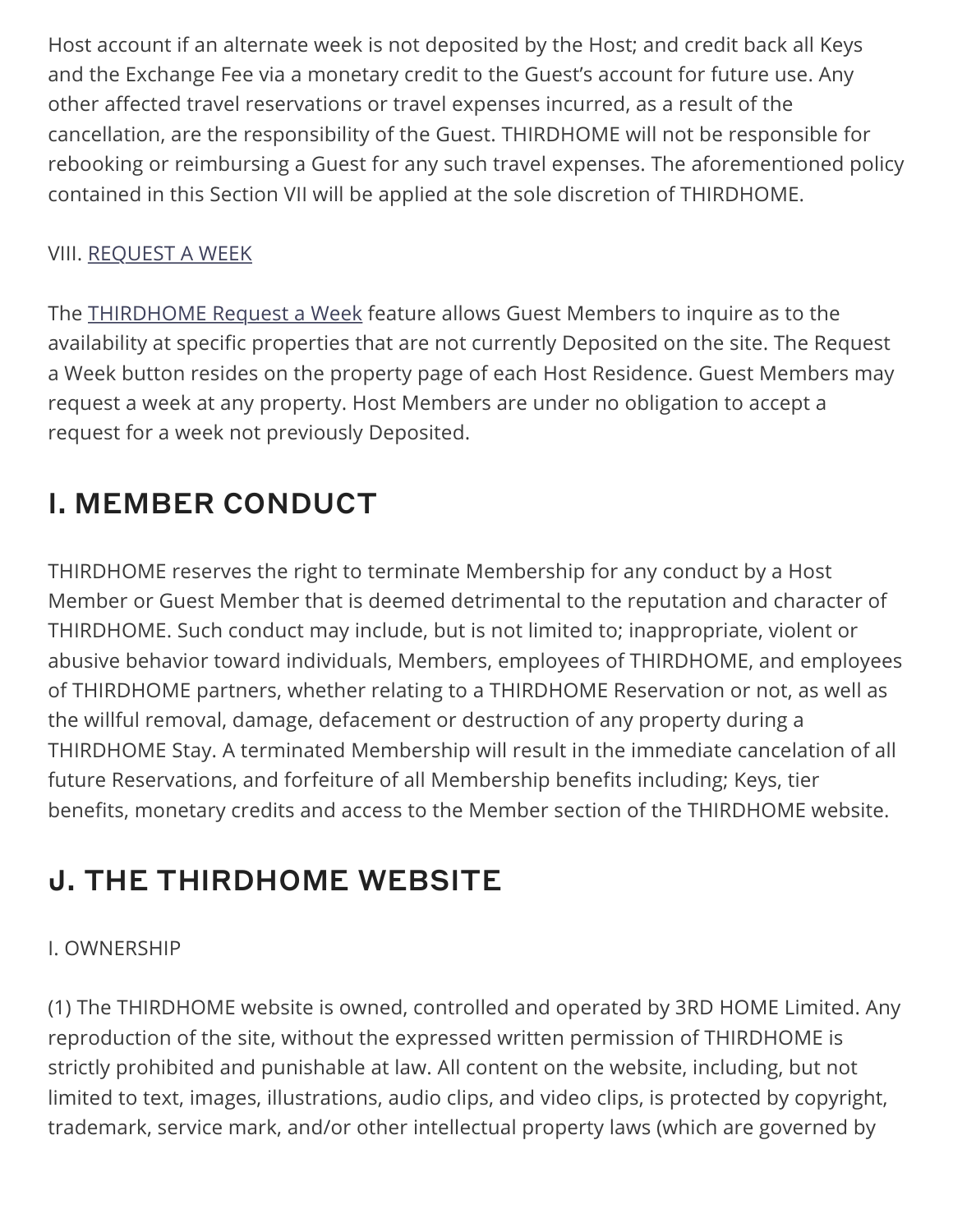U.S. law and worldwide copyright laws, as well as treaty provisions, privacy and publicity laws, as well as communication regulations and statutes, where applicable), and are owned and controlled by 3RD HOME Limited, or its affiliates, or its third party content providers, merchants, sponsors and licensors (collectively "Providers"). All such providers have licensed their content or the right to market their products and/or services to 3RD HOME Limited, for use on said website.

(2) Any photos or descriptions submitted by a Member become the propertyof 3RD HOME Limited. All Members represent and warrant that the information posted, including any photographs, is posted by the Member and that the Members is the exclusive author of the information and the exclusive owner of the photographs or that the Member has been granted written permission authorizing the use of such images. In doing so, the Member assigns THIRDHOME, with full title guarantee, all copyrights with respect to any information and photographs posted, and any additional information sent to THIRDHOME at any time in connection with Member use of the service. As a Member, you agree to indemnify and hold harmlessTHIRDHOME, and take full financial responsibility, for any fines levied onTHIRDHOME, or any costs incurred by THIRDHOME, as a result of the images placed on the site. Further, all Members agree to immediately reimburse THIRDHOME for the damages incurred as a result of the unauthorized placement of such images.

### II. CONTENT USE

(1) Content on this website or any website owned, operated, licensed or controlled by THIRDHOME is solely for the personal, non-commercial use.

(2) Members are permitted to use the website to create and modify property profiles as well as to make Deposits and Reservations. Member use of the website is not authorized for any other purpose, including without limitation, making speculative, false or fraudulent Exchanges.

(3) Members may print a copy of the content and/or information contained on the website, but only for their personal, non-commercial use. Under no circumstances may a Member copy, reproduce, republish, upload, post, transmit, distribute, and/or exploit the content or information found on the website in any way (including by e-mail or other electronic means) for a commercial use or purpose, without the prior written consent of 3RD HOME Limited.

(4) The name THIRDHOME and its logo are registered trademarks of 3RD HOME Limited.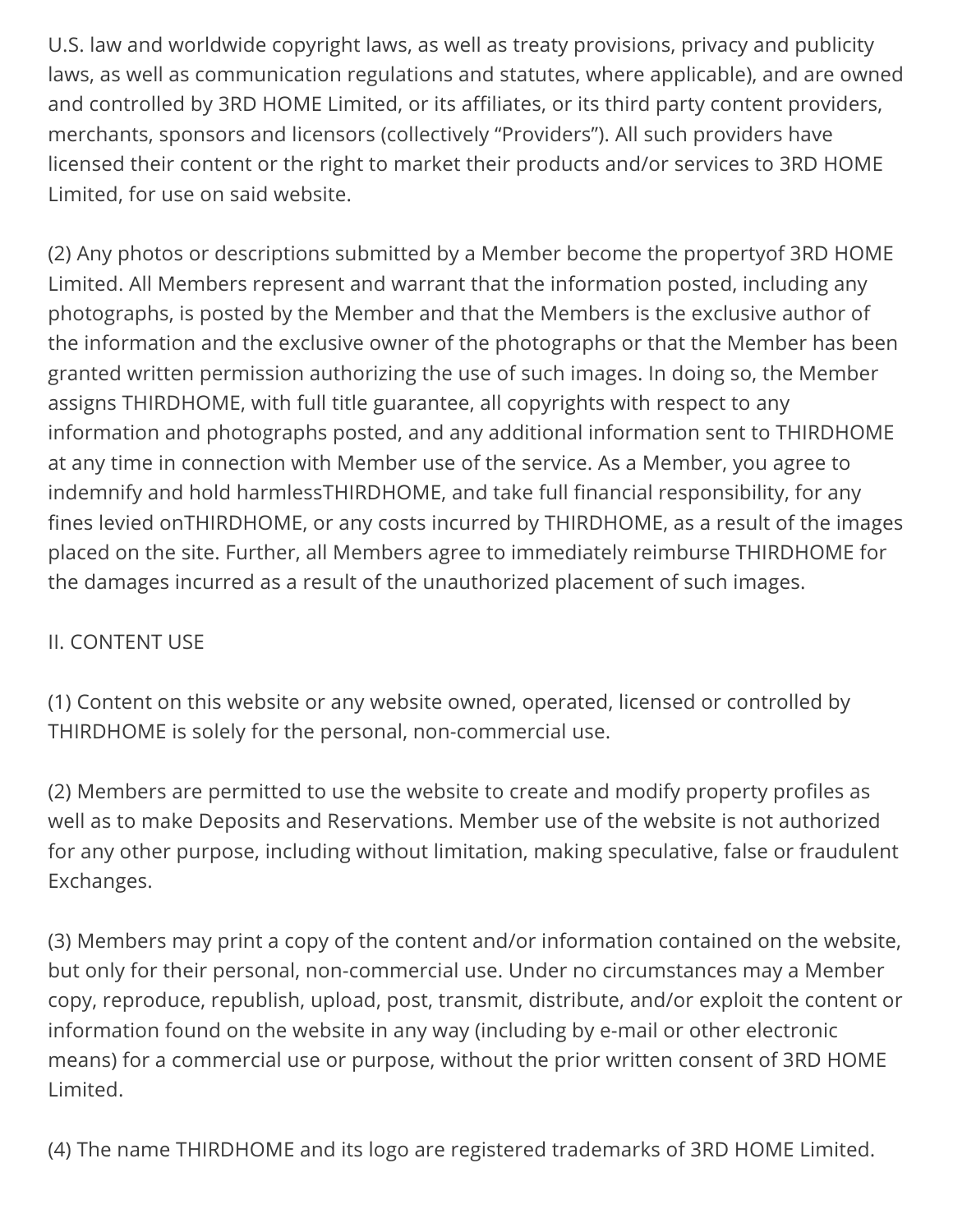Any use, without the express written permission of 3RD HOME Limited, is strictly prohibited and punishable by law.

(5) Members, absolutely and without condition, waive any and all rights to be identified as an author of THIRDHOME's website information, or the owner of any photograph(s) posted therein, and any similar rights are equally waived, in any and all jurisdictions, domestic or abroad.

(6) Other Members may not post copyrighted information, which has copyright protection, whether or not it is identified as copyrighted. Except for that information which is in the public domain or for which you have been given express written permission, Members will not copy, modify, publish, transmit, distribute, perform, display, or sell any such proprietary information. By posting information, photographs or content on the service, you automatically represent and warrant that you have, free of charge, an irrevocable, perpetual, non-exclusive, royalty-free, fully-paid, worldwide license to use, copy, perform, display, promote, publish and distribute such information, content and photographs and to prepare derivative works of, or incorporate into other works, such information and content, and to grant and authorize sub-licenses of the foregoing.

### III. DIGITAL MILLENNIUM COPYRIGHT ACT ("DMCA") NOTICES

### (1) NOTICE

THIRDHOME respects the intellectual property rights of others. Per the DMCA, THIRDHOME will respond expeditiously to claims of copyright infringement on its website if submitted to THIRDHOME's Copyright Agent as described below. Upon receipt of notice alleging copyright infringement, THIRDHOME will take whatever action it deems appropriate within its discretion, including removal of the allegedly infringing materials and termination of access for repeat infringers of copyright protected content.

If you believe that your intellectual property rights have been violated by THIRDHOME or by a third party who has uploaded materials to our website, please provide the following information to the designated Copyright Agent listed below:

(a) A description of the copyrighted work or other intellectual property that you claim has been infringed;

(b) A description of where the material that you claim is infringing is located on the Site;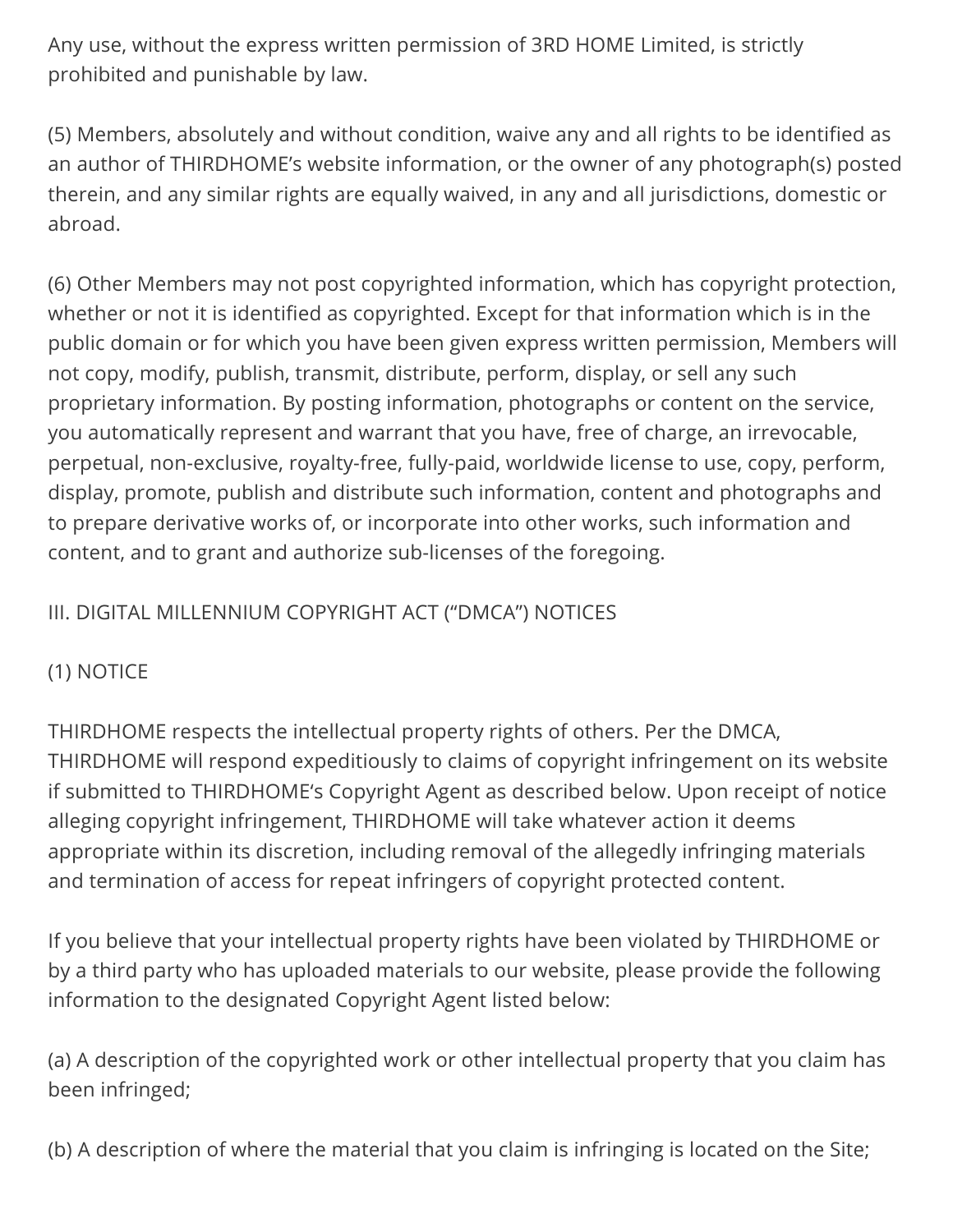(c) An address, telephone number, and email address where THIRDHOME can contact you and, if different, an email address where the alleged infringing party, if not THIRDHOME can contact you;

(d) A statement that you have a good-faith belief that the use is not authorized by the copyright owner or other intellectual property rights owner, by its agent, or by law;

(e) A statement by you, under penalty of perjury, that the information contained in your notice is accurate and that you are the owner of the copyright or intellectual property or that you are authorized to act on the owner's behalf; and

(f) Your electronic or physical signature.

THIRDHOME may request additional information before removing any allegedly infringing material. In the event thatTHIRDHOME removes the allegedly infringing materials, THIRDHOME will immediately notify the person responsible for posting such materials that THIRDHOME removed or disabled access to the materials. THIRDHOME may also provide the responsible person with your email address so that the person may respond to your allegations.

Pursuant to 17 U.S.C. 512(c), THIRDHOME's designated Copyright Agent is as follows:

Stu Grimson, 615-454-2329 [stu.grimson@thirdhome.com](mailto:stu.grimson@thirdhome.com)

(2) COUNTER-NOTICE

If material that you have posted to our Site has been taken down, you may file a counternotification that contains the following details:

(a) Identification of the material that has been removed or to which access has been disabled and the location at which the material appeared before it was removed or access to it was disabled;

(b) A statement, under penalty of perjury, that you have a good faith belief that the material was removed or disabled as a result of mistake or misidentification of the material in question;

(c) Your name, address and telephone number;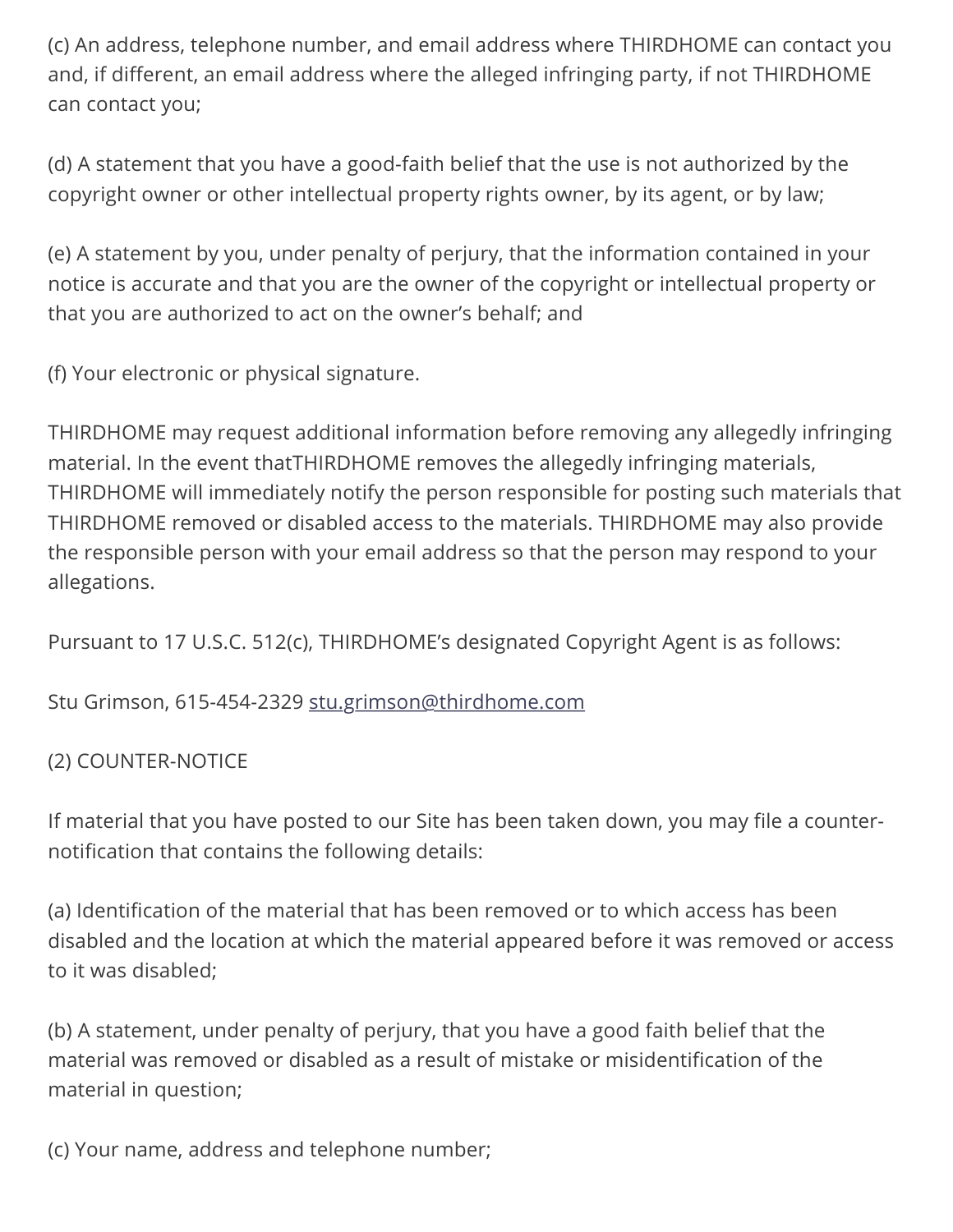(d) A statement that you consent to federal district court jurisdiction in Davidson County, Tennessee, and that you will accept service of process from the person who provided notification in compliance with section 512(c)(1)(C) of the DMCA, or an agent of such person.

(e) Your physical or electronic signature.

(f) You also acknowledge and agree that upon receipt of a notice of a claim of copyright infringement, we may temporarily or permanently remove the identified materials from our site without liability to you or any other party. Repeat infringers will be terminated and barred from using the Site.

# K. WAIVERS AND DISCLAIMERS APPLICABLE TO THIRDHOME

(1) Under no circumstances will THIRDHOME, its employees, officers, directors, advisory board members, agents or affiliated companies (i.e., any sponsors, affiliates, partners, real estate developers, home owners associations, real estate sales and marketing companies or other individuals that have a business relationship with THIRDHOME) be liable to Host Members, Guest Members, or any family members or other guests regardless of the form or nature of the claim or action, whether under the Exchange agreement, in warranty, in contract, in negligence, strict liability or otherwise, for an amount that exceeds the Exchange Fee paid by a Member. Accordingly, both Host Member and Guest Member waive any such claim or right and agree to the aforementioned monetary limitation, as a condition to Membership.

(2) Under no circumstances will THIRDHOME, its employees, officers, directors, contractors, agents or affiliated companies (i.e., any sponsors, affiliates, partners, real estate developers, home owners associations, real estate sales and marketing companies or other individuals that have a business relationship with THIRDHOME) be liable to Host Members, Guest Members, or any family members, invitees or guests for any special, indirect, incidental, consequential or punitive damages. Accordingly, both Host Member and Guest Member waive any such claims or rights and agree to such, as a condition to Membership.

L. WARRANTIES, ARBITRATION AND CHOICE OF LAW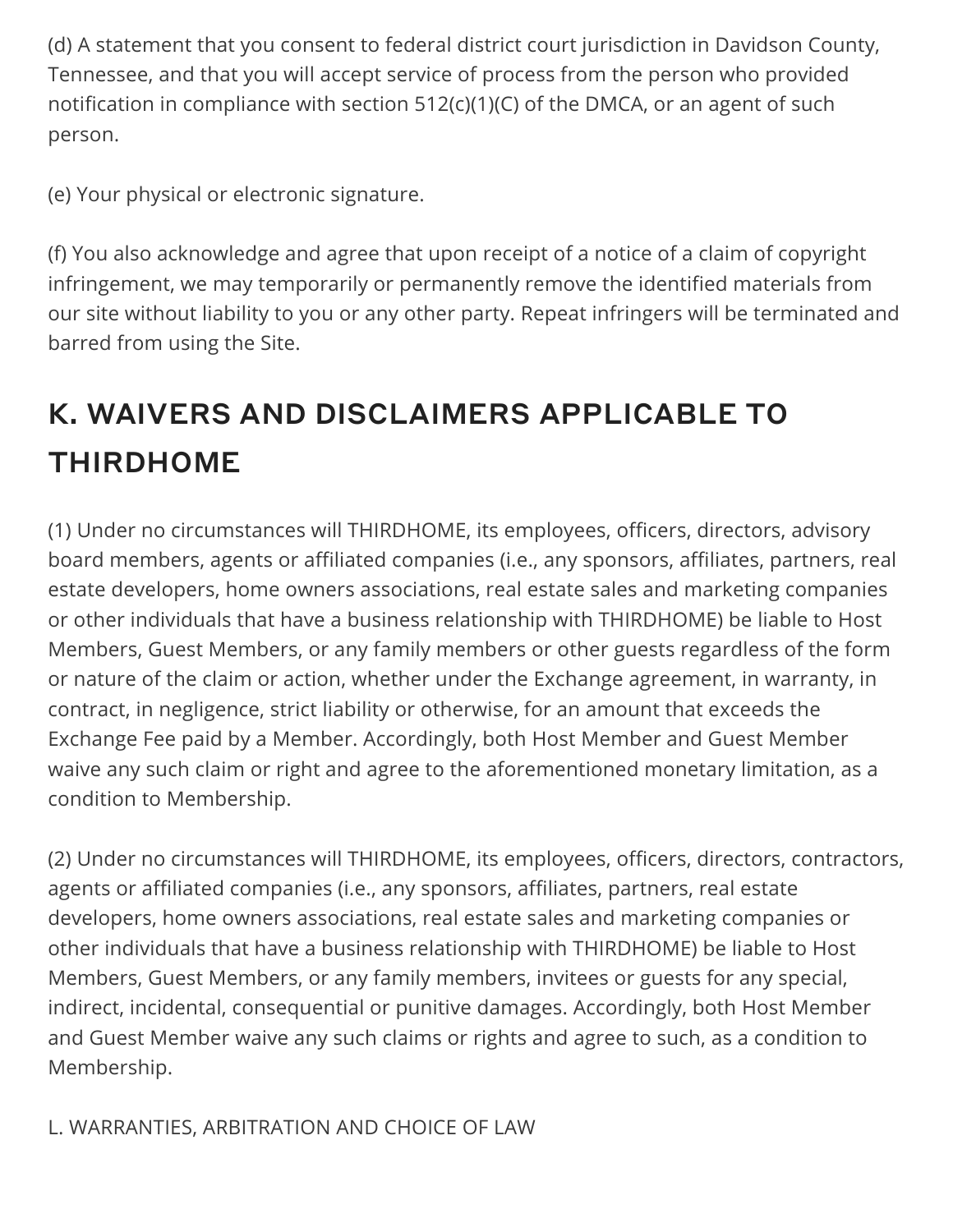(1) All THIRDHOME Members acknowledge that the warranties and representations provided by them herein are material warranties and representations and constitute a material foundation upon whichTHIRDHOME operates its Exchange Program. Accordingly, the failure by the Member to honor or comply with such warranties and representations shall constitute a material breach of their obligations under the Exchange Program. In like manner, the remaining duties and obligations set forth herein, and agreed to by all Members, constitute material provisions of the Exchange Program. Accordingly, failure to honor any such provisions by a Host Member or a Guest Member shall likewise constitute a material breach of this Agreement and shall subject a Member to forfeiture of their Membership, Keys and credits for fees in the Member account.

(2) By using this Site, you, any third-party, and THIRDHOME agree that any claim against THIRDHOME, including those that pertain to the applicability or validity of this arbitration provision, shall be resolved exclusively by final and binding arbitration pursuant to the applicable rules and procedures of the American Arbitration Association ("AAA") before a single arbitrator. All claims filed or brought contrary to this Section shall be considered improperly filed and void.

If you elect to submit a complaint for arbitration, you must first send, by certified mail, a written notice of dispute (the "Notice") addressed to: THIRDHOME Legal Counsel, Ste 260, 5200 Maryland Way, Brentwood TN 37027. The Notice must (i) describe the nature of and a clear basis for the claim; and (ii) set forth the specific relief sought. If THIRDHOME and you, or THIRDHOME and any third-party, do not reach an agreement to resolve the claim within 60 days after the Notice is received, you, or the third-party, may initiate an arbitration proceeding.

(3) The laws of the State of Tennessee shall govern any dispute arising from or relating to the provisions contained in these terms and conditions as well as your relationship with THIRDHOME. In the event that any legal tribunal rules that jurisdiction is proper in a law court, you further agree that exclusive jurisdiction for the cause of action shall lay in the state courts of Tennessee or the federal district courts in Nashville, Davidson County, Tennessee and that any legal action relating to this Agreement must be brought in those courts.

The costs associated with the defense of any claim brought against THIRDHOME, within which THIRDHOME prevails, shall be the responsibility of the party that initiated the dispute, including, but not limited to, attorneys' fees and court costs.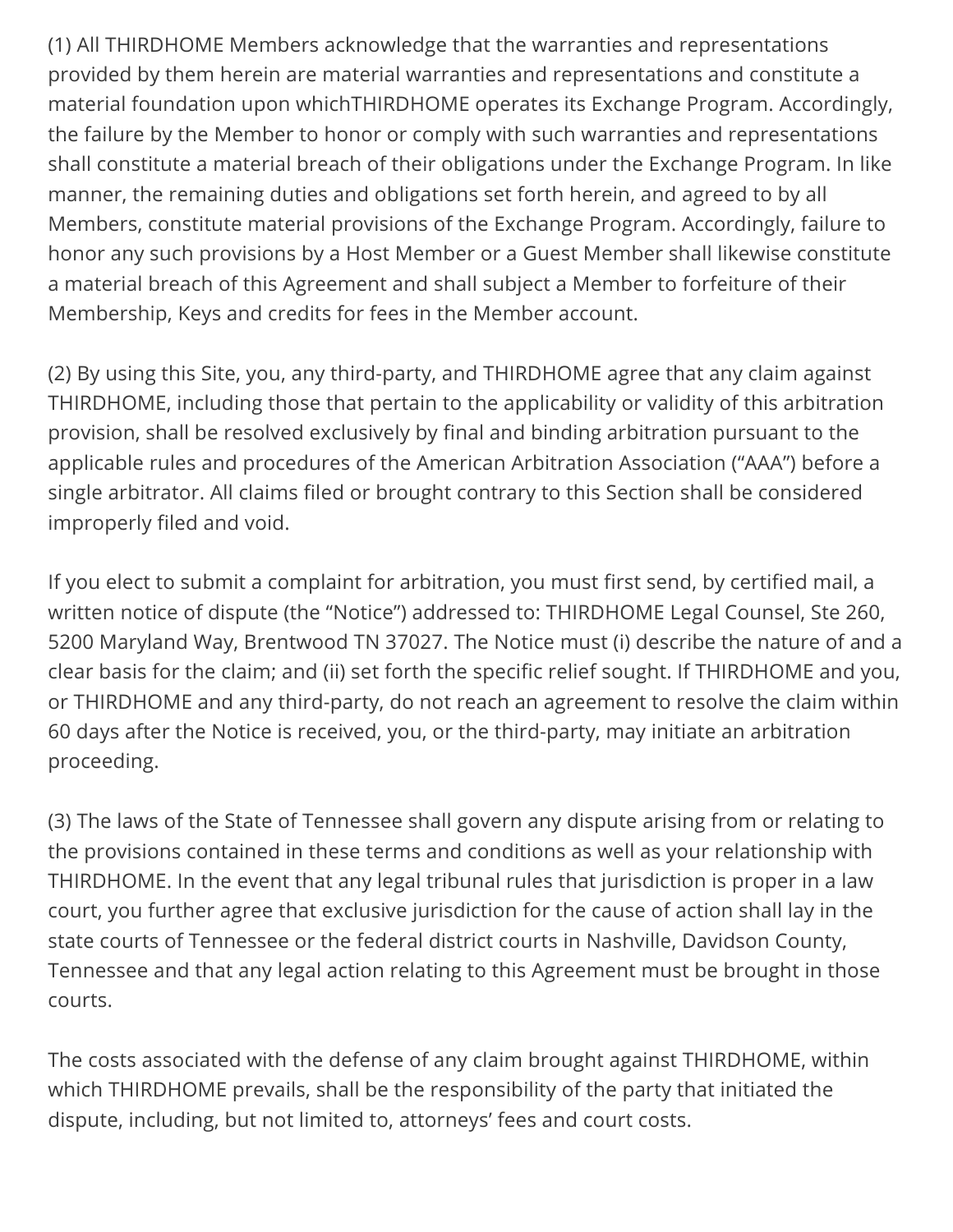# M. NOTICE: RITZ-CARLTON DESTINATION CLUB MEMBERS

(1) The Ritz-Carlton Development Company, Inc., The Ritz-Carlton Management Company, LLC, The Cobalt Travel Company L.L.C., and The Lion & Crown Travel Co., LLC, and their respective officers, directors, partners, and all affiliates, subsidiaries and parent companies, make no warranty, express or implied, as to the condition, capacity, performance or any other aspect of the activities, events, or services provided by the 3RD HOME Limited or the THIRDHOME Exchange Program ("THIRDHOME"). No inquiry has been made into the activities or events, or the qualifications or the quality of services offered by THIRDHOME.

(2) The Ritz-Carlton Development Company, Inc., The Ritz-Carlton Management Company, LLC, The Cobalt Travel Company L.L.C., and The Lion & Crown Travel Co., LLC and their respective affiliates are not liable for any damage to, loss of, or theft of personal property left at any property or for any bodily injury or property damage, or any other matters, that occurs through the use of or related to the THIRDHOME Exchange Program.

(3) Any THIRDHOME Membership benefits specifically afforded to The Ritz-Carlton Destination Club Members are contingent upon their continued membership with The Ritz-Carlton Destination Club and one or more of The Ritz-Carlton Destination Club locations.

# N. MEMBER MARKETING AND PRIVACY POLICY

(1) In joining THIRDHOME, you authorize the company to use your contact information, including but not limited to, your mobile phone number, primary phone number, primary address, secondary address, email address, etc. to contact you for marketing and informational purposes. As a Member, you may opt-out of THIRDHOME marketing messages and materials by contacting the Member Experience Team.

(2) Please review the [THIRDHOME Privacy Policy](https://www.thirdhome.com/privacy-policy/) which governs your use of the Site (the "Privacy Policy"). By using this Site, you affirm that the terms of the Privacy Policy are reasonable and satisfactory and that you agree to be bound by them. Further, Member use of this site indicates your consent to the use of your personal information by THIRDHOME and/or its Affiliates in accordance with the terms of this Privacy Policy and that of our Affiliates. THIRDHOME will not be responsible for any damages resulting from a